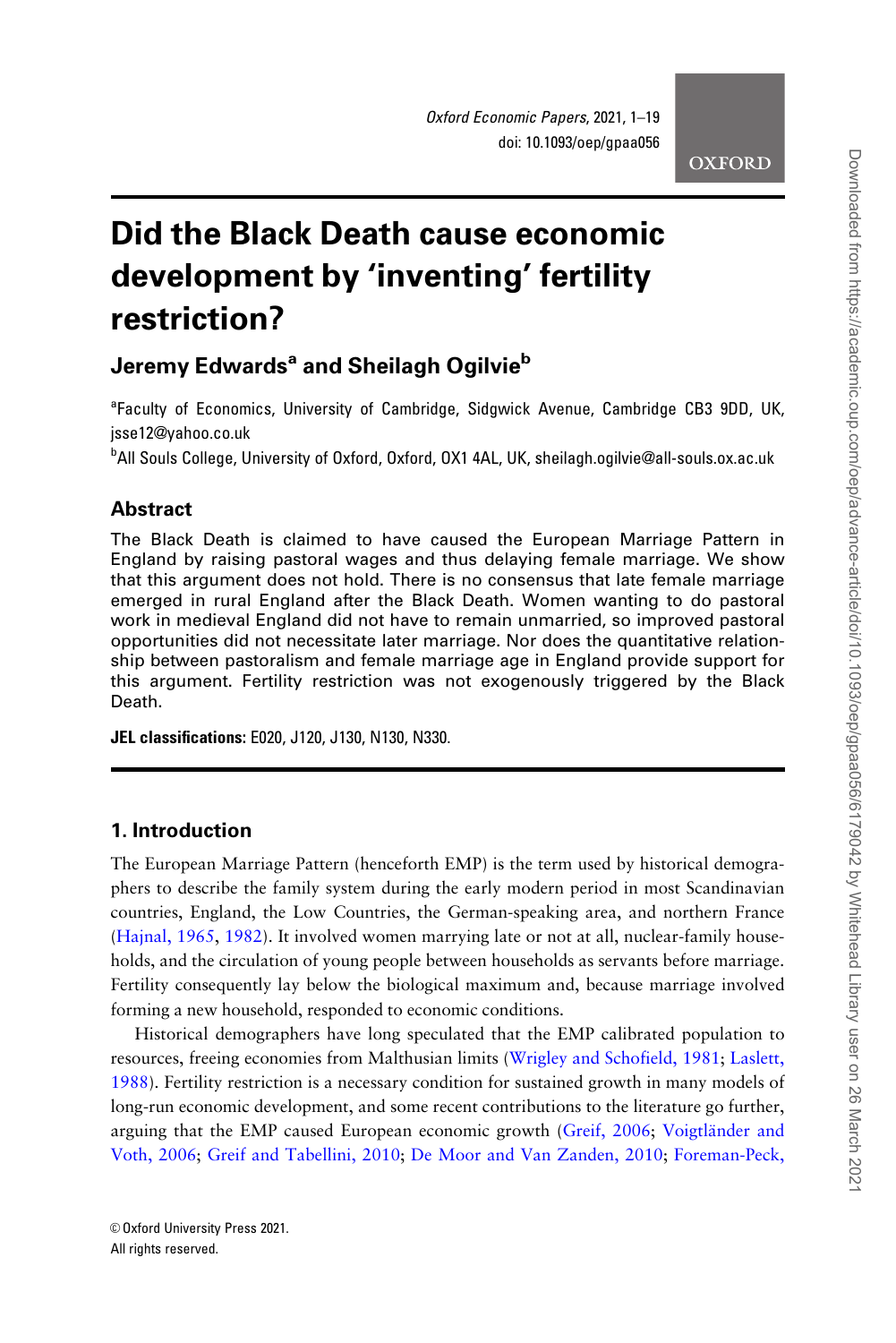[2011](#page-16-0); [Foreman-Peck and Zhou, 2018;](#page-16-0) for counter-arguments see [Dennison and Ogilvie,](#page-16-0) [2014](#page-16-0), [2016\)](#page-16-0).

Marriage and fertility decisions are influenced by economic considerations, so one objection to claiming a causal role for the EMP is that the EMP is an endogenous rather than an exogenous variable when explaining differences in living standards across pre-industrial economies. But, if it could be shown that the EMP was the result of an exogenous shock, this objection would not apply. Voigtländer and Voth (2013) (henceforth VV) contend that the EMP was caused by the Black Death, an epidemic that killed upwards of one-third of the European population around 1,350. The Black Death was clearly an exogenous shock, so if VV are correct in arguing that it caused the EMP, this means that the EMP can reasonably be taken as an exogenous influence on European growth, and hence an important cause of economic divergence between Europe and other continents.

The VV argument also has the attractive feature that, although based on evidence for England, it is in principle capable of explaining why the Black Death did not generate the EMP everywhere. VV argue that in England the Black Death increased demand for women's labour as servants in pastoral work instead of as wives in arable work, causing females to marry later, reducing fertility, and increasing per capita income. However, VV's theoretical analysis shows that if, for example, total factor productivity in arable was high relative to that in pastoral agriculture, the Black Death was unlikely to lead to lower nuptiality and fertility. VV argue that this is why the EMP failed to emerge after the Black Death in Southern Europe, Eastern Europe, or China.

VV therefore provide a unifying framework to explain pre-industrial demographic and economic divergence. Unfortunately, as this article shows, their analysis cannot be sustained. As Section 2 explains, VV's argument is based on two key premises: first, that the EMP emerged in rural England immediately after the Black Death; and second, that women could work in pastoral agriculture only as servants, which required them to remain unmarried. However, Section 3 shows that these key premises are empirically incorrect. The debatable evidence on medieval English demography supports profoundly divergent conclusions about when the EMP developed, ranging from well before the Black Death to nearly 200 years after it. In so far as there is a consensus, it is that the EMP did not emerge in rural England soon after the Black Death. Furthermore, women in medieval England did not have to be unmarried to work in pastoral agriculture, so the crucial mechanism in VV's argument which generates lower fertility as a result of the shift to pastoral agriculture does not apply. VV contend that their argument is empirically supported by two positive causal relationships, one between pastoralism and the proportion of unmarried women in a crosssection of English counties in the later 14th century, the other between pastoralism and female marriage age in English counties several centuries later. However, Section 4 shows that the former relationship cannot be supported by the data VV use; that the latter relationship is not relevant to the central claim of VV's analysis, since it refers to female marriage age several hundred years after the Black Death; and that even if the latter relationship were relevant, the claim that it existed turns out to be incorrect. Section 5 concludes that the EMP in England was not exogenously triggered by a medieval epidemic and a consequent shift in factor proportions. This, we point out, has wider implications for the view that the EMP played a causal role in pre-industrial economic growth.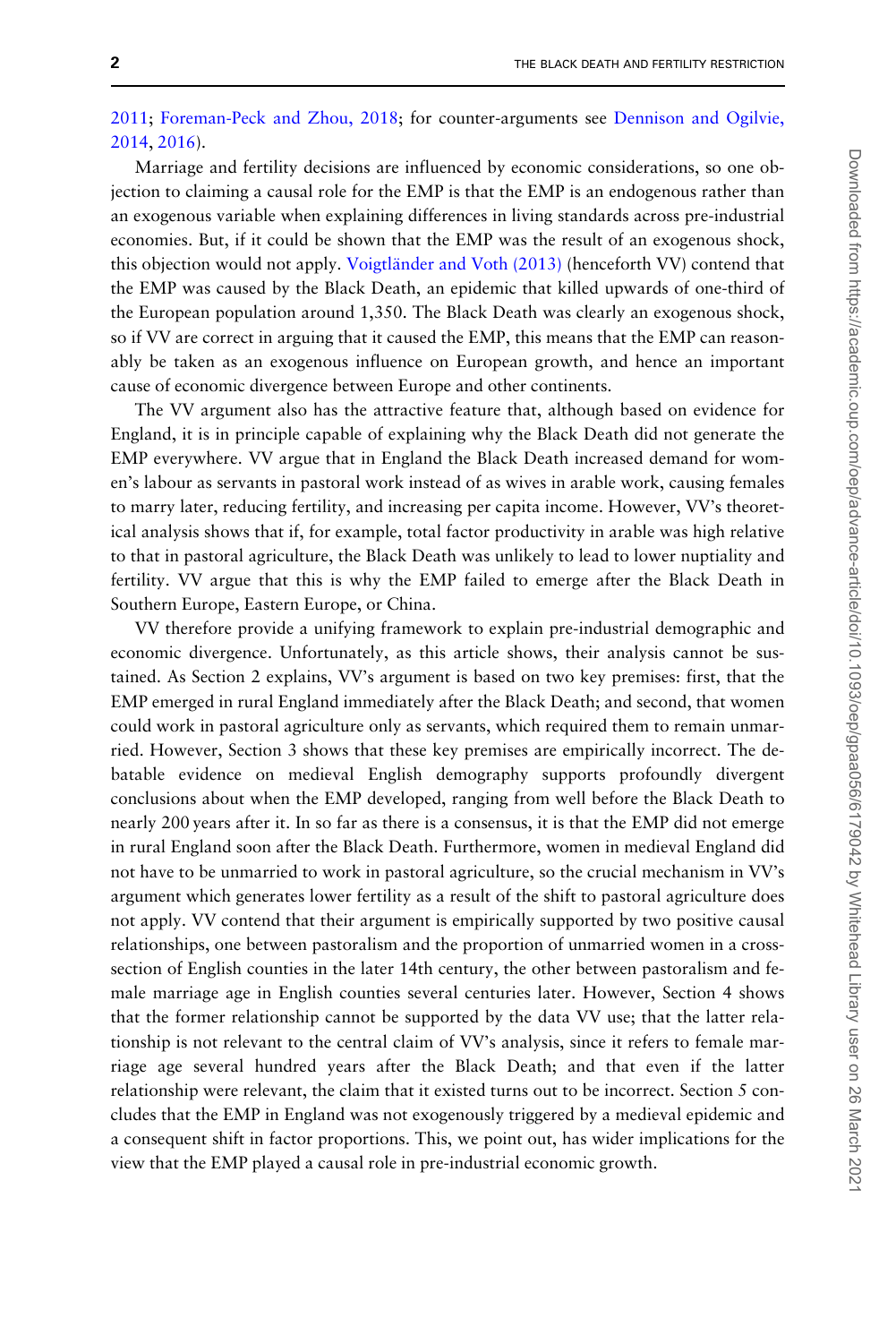# 2. The VV argument

VV's argument is based on their view of the effects of the Black Death in England. A first component of this view is that the EMP did not exist before 1350 but emerged immediately afterwards, a claim we examine in the next section. A second component of the VV argument is based on the fact that after c. 1350, real wages for agricultural workers increased, as did pastoral relative to arable prices [\(Broadberry](#page-16-0) *et al.*, 2015, pp. 60–1). Because women have a comparative advantage in animal care, higher pastoral prices enabled women to earn higher wages in the pastoral sector.

It is important to recognize that higher female wages after the Black Death would not inevitably lead to later marriage and lower fertility. The substitution effect of higher wages is to delay marriage. But the income effect, if marriage and children are normal goods, is to make people marry earlier ([Dennison and Ogilvie, 2016](#page-16-0)). Furthermore, almost all European societies experienced the Black Death, but not all had the EMP. A convincing argument that the Black Death moved the English economy from a steady state with high fertility and low per capita incomes to one with lower fertility and higher per capita incomes has to explain why higher female wages in pastoral agriculture lowered fertility in England but not everywhere the Black Death occurred.

VV's theoretical model of the emergence of the EMP after the Black Death is able to do this. However, it is critically dependent on two questionable assumptions.<sup>1</sup> The first is that women's preferences between consumption and children involve a basic-needs level of consumption such that, for consumption below this level, increases in income do not lead to additional children but result entirely in additional consumption. This assumption ensures that higher pastoral sector wages initially result in a substantial drop in fertility. Fertility subsequently rises when income exceeds the basic-needs level. If women did not have a basic-needs level of consumption, the VV model would not generate EMP behaviour in response to increased pastoral wages. This assumption is also crucial in enabling VV's model to explain why the Black Death did not result in the emergence of the EMP everywhere. The centrality of this very specific assumption about preferences for generating EMP behaviour in the VV model raises a fundamental question about the general validity of the VV analysis, because any assumption about preferences is inherently untestable.

The second key assumption is that in order to work in the pastoral sector, women have to be servants and thus remain unmarried. This can be tested. It will fail to hold if peasant households can engage in pastoral agriculture, since women will then be able to work in the pastoral sector while being married and having children, even if servants working for landlords have to remain unmarried. It will also fail if women who are married can be employed in the pastoral sector, for example as wage-labourers, since then they will not have to avoid marriage to benefit from high pastoral earnings, even if peasant households do not engage in pastoral agriculture. In either case, the central link in VV's model—the trade-off that women face between work in the pastoral sector and marriage—will break, and VV's account of how the Black Death caused the emergence of the EMP in England will not apply.

<sup>1</sup> For a detailed discussion of the VV model and these assumptions, see [online Appendix](https://academic.oup.com/oep/article-lookup/doi/10.1093/oep/gpaa056#supplementary-data) Section A1.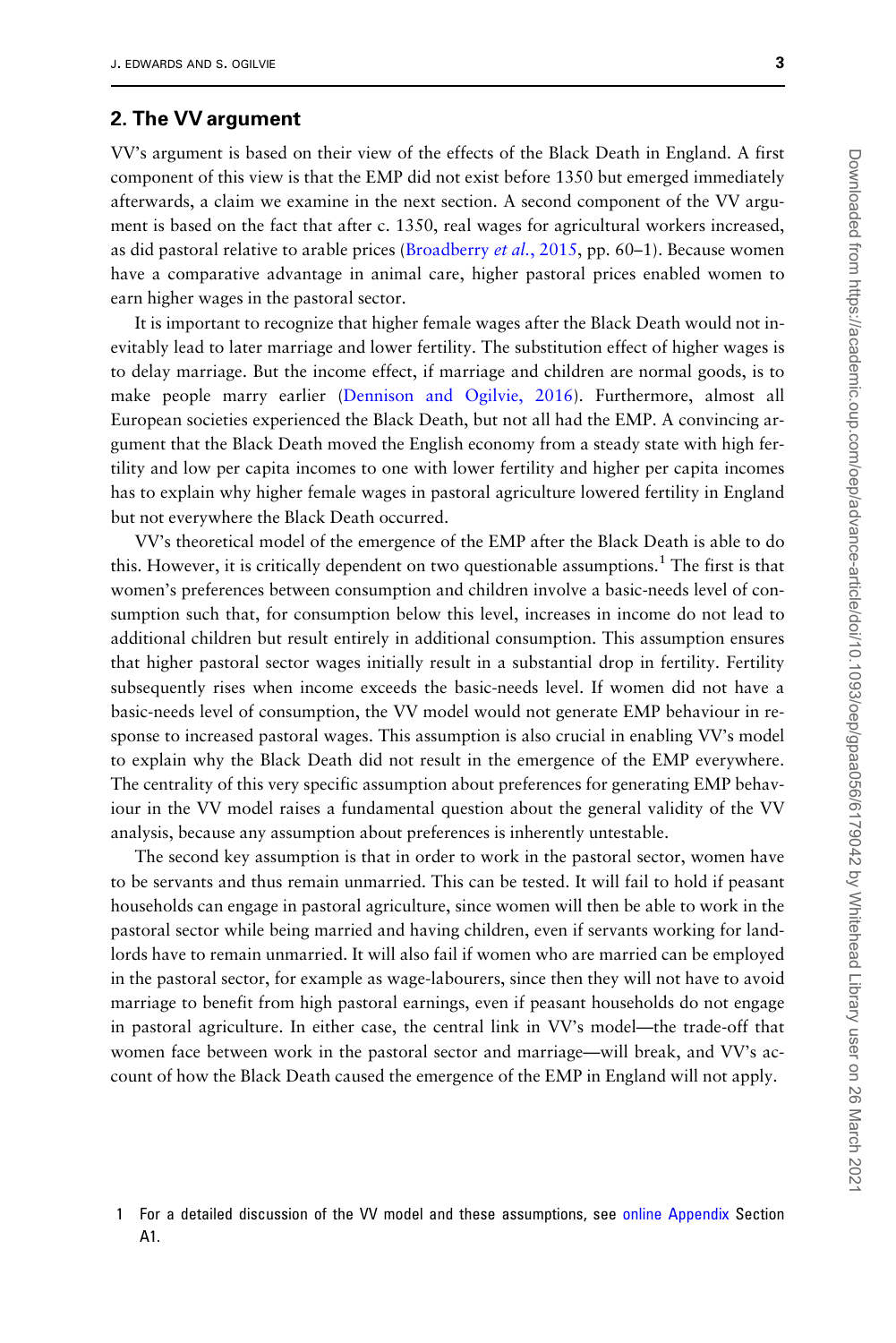# 3. Are the key premises of the VV analysis consistent with the evidence?

#### 3.1 When did the EMP emerge?

VV state that 'there is a consensus that EMP only became fully developed after the Black Death in 1348–1350' (VV, p. 2228). Unfortunately, no such consensus exists. The evidence is so ambiguous that historical demographers disagree fundamentally about when the EMP developed.<sup>2</sup>

The originator of the EMP concept was Hajnal, whose best guess in 1965 was that the EMP dated from 'somewhere about the sixteenth century' ([Hajnal, 1965](#page-17-0), p. 134). By 1982, he had changed his mind, writing that behaviour consistent with the EMP 'can be traced back for perhaps four centuries prior to 1600' [\(Hajnal, 1982,](#page-17-0) p. 477).

Hajnal based this conclusion on studies suggesting that 13th-century England manifested all the social practices associated with the EMP: life-cycle servanthood, little labour market segmentation by sex, legal entitlements enabling spinsters to work, female geographical mobility, marriage dependent on ability to form a new household, bilateral kinship, frequent remarriage, and narrow spousal age-gaps ([Smith, 1979](#page-18-0), [1983,](#page-18-0) [1990a](#page-18-0), [1990b](#page-18-0); [Hallam, 1985;](#page-17-0) [Goldberg, 1991](#page-16-0)). Recent analyses provide further support for these findings [\(Bennett, 2019a,](#page-15-0) [2019b\)](#page-16-0).

So debatable is the evidence, however, that other medievalists contend that England had early marriage until after 1500 [\(Hatcher, 1977,](#page-17-0) pp. 56–7; [Razi, 1980](#page-18-0), pp. 50, 63, 137; [Bailey, 1996,](#page-15-0) pp. 2–9, 12–7; [Mate, 1998](#page-17-0), pp. 29, 49; [Mate, 1999,](#page-17-0) pp. 59–60; [Hatcher,](#page-17-0) [2003](#page-17-0), pp. 89–96; [Benedictow, 2012](#page-15-0), pp. 11–23). In their view, for 150 years after the Black Death, mortality stayed so high that maintaining observed population size required early and universal marriage [\(Hatcher, 1977,](#page-17-0) pp. 65–6; [Hatcher, 1986,](#page-17-0) pp. 21–2; [Bailey, 1996](#page-15-0), p. 16; [Hatcher, 2003,](#page-17-0) pp. 100–4; [Benedictow, 2012,](#page-15-0) pp. 25–8). There is no evidence, these scholars argue, that female servants proliferated after 1350 or more women delayed marriage to stay in service, especially not in the countryside [\(Bailey, 1996](#page-15-0), pp. 7–8, 11–14, 17; [Mate, 1998](#page-17-0), p. 45; [Mate, 1999](#page-17-0), pp. 59–60). In large towns, some women delayed marriage until their mid-20s, but it cannot be shown that 'the *majority* of women, over the country at large, married late' ([Mate, 1999,](#page-17-0) p. 60). Short-term wage labour was so attractive compared to servanthood between 1350 and 1500 that 'women could and did combine early marriage with casual employment' [\(Bailey, 1996](#page-15-0), pp. 14).

A few scholars speculate that nuptiality changed around 1350—but in contradictory directions. Hatcher and Razi hold that the Black Death increased wages and land availability, enabling couples to marry earlier [\(Hatcher, 1977,](#page-17-0) pp. 56–7; [Razi, 1980](#page-18-0), pp. 63, 131–8; [Bailey, 1996,](#page-15-0) p. 3). Early marriage was compatible with female employment because married women often worked as wage-labourers [\(Bailey, 1996,](#page-15-0) pp. 13–4; [Mate, 1999](#page-17-0), p. 59). In contrast, Goldberg argues that the Black Death created *urban* jobs for unmarried females, so marriage age rose in towns but stayed low in the countryside long after 1350 [\(Goldberg, 2013](#page-16-0), pp. 13–4, 24–6).

In sober fact, the data are inadequate to reach a definitive conclusion about when the EMP emerged. Reliable nuptiality statistics require parish registers and village censuses, which are unavailable for England before the 1540s [\(Dennison and Ogilvie, 2016,](#page-16-0) p. 211).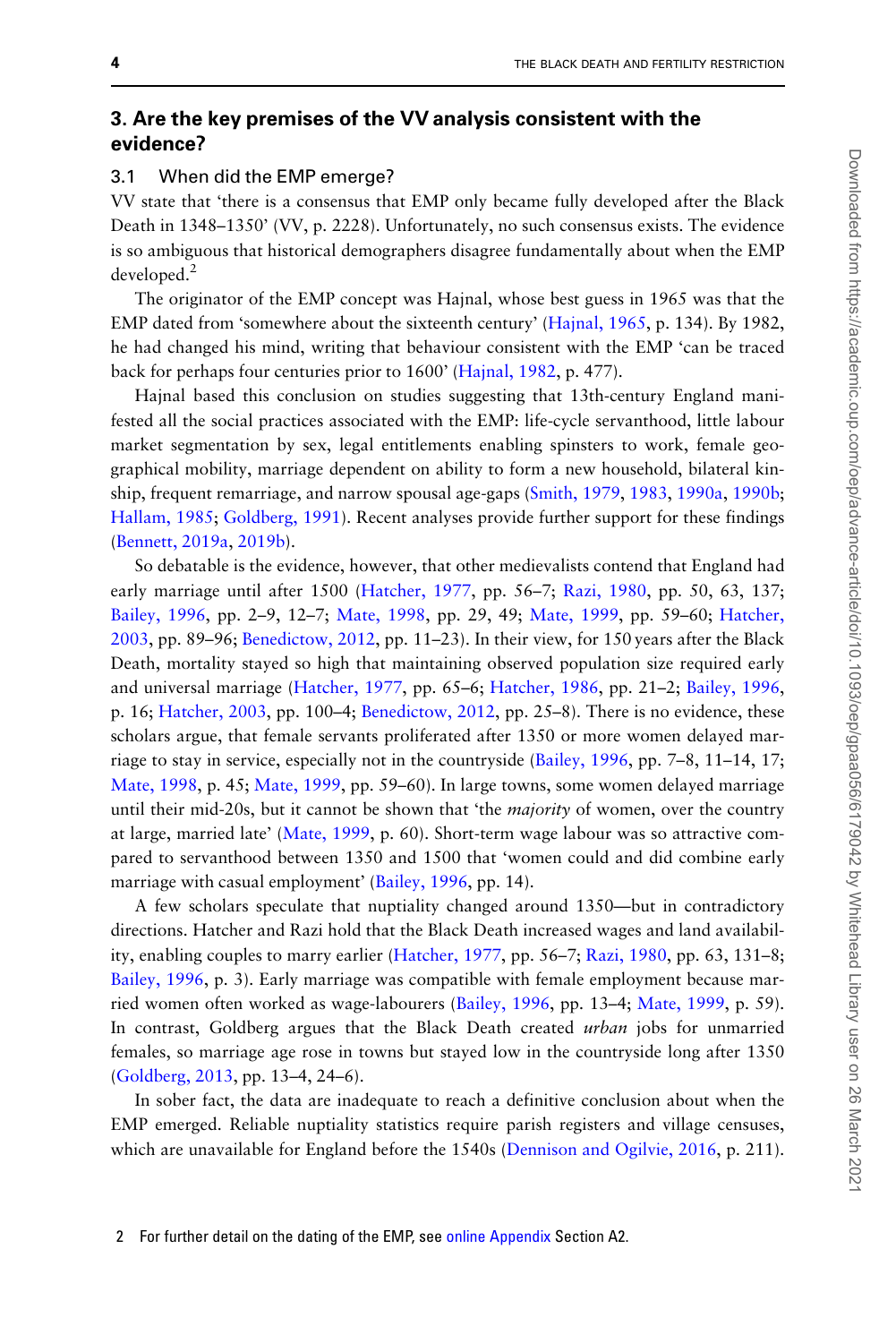But no historical demographer argues that the EMP emerged in the *rural* economy immediately after the Black Death.

#### 3.2 Life-cycle servanthood

A second problem arises with the assumptions VV make about servanthood. A defining characteristic of the EMP is widespread life-cycle servanthood by unmarried persons [\(Hajnal, 1982](#page-17-0), pp. 452–3, 470–6; [Smith, 1983,](#page-18-0) pp. 108–9, 113–5, 129–31; [Laslett, 1988](#page-17-0), pp. 237–8; [Poos, 1991,](#page-17-0) pp. 183–206; [Bailey, 1996](#page-15-0), pp. 5–6; [Whittle, 2017](#page-18-0), p. 2; [Bennett,](#page-15-0) [2019a,](#page-15-0) [2019b\)](#page-16-0). But VV assume that women could only work in pastoral agriculture as unmarried servants, which presumes that life-cycle servanthood was already fully formed in 1350. However, their source is [Kussmaul \(1981\),](#page-17-0) whose evidence applies to 1538–1840. She conjectures in an appendix that life-cycle servanthood might have been widespread in the 15th century, but acknowledges this as speculative [\(Kussmaul, 1981,](#page-17-0) Appendix 7). As discussed above, the data required to establish when life-cycle servanthood became pervasive in rural England are ambiguous, causing medievalists to reach widely divergent conclusions.

Whatever one's view on whether life-cycle servanthood was common in England before or after the Black Death, VV's analysis appears inconsistent. If life-cycle servanthood was so fully formed in 1350 that women had to be servants in order to do pastoral work, this implies that the EMP predated the Black Death, and thus cannot have been caused by it. If the EMP emerged only after the Black Death, then life-cycle servanthood cannot have been widespread in 1350 and VV's assumption that women could only do pastoral work as unmarried servants is not tenable.

A further problem arises with the explanation VV give for why the EMP did not emerge everywhere after the Black Death. Their Corollary 2 in principle explains why the Black Death might have led to the emergence of the EMP in England but not in other European societies or in China (VV, 2013, pp. 2250–2). But this explanation of why the EMP did not emerge in Eastern Europe or China requires women in these countries to have been able to work in pastoral agriculture only as unmarried servants, since that is a key assumption of the VV model. However, eastern Europe and China did not have life-cycle servanthood [\(Hajnal, 1982](#page-17-0), pp. 461–2, 467, 473–4; [Laslett, 1983](#page-17-0), pp. 526–7). Thus VV's model cannot explain why the EMP did not emerge in those societies.

#### 3.3 Did English peasants engage in pastoral agriculture?

VV's model assumes that medieval peasant households did not engage in pastoral production, so peasant women had to delay marriage and work for landlords to profit from rising pastoral earnings. This is factually inaccurate. Medieval English peasants normally engaged in both arable and pastoral agriculture. They did this using land they held as tenants, grazing rights on communal village pasture, and pasturage on the post-harvest stubble of the village's open arable fields.<sup>3</sup>

Before the Black Death, the amount of land and livestock owned by the average peasant was relatively small, although in aggregate the peasants of a village could own hundreds or even thousands of sheep ([Power, 1941](#page-18-0), p. 20; [Dyer, 1981,](#page-16-0) pp. 5, 30; [Masschaele, 1997](#page-17-0), pp. 45–6; [Dyer, 2005,](#page-16-0) p. 78). Even at this low level, however, peasants produced arable and pastoral output for sale as well as consumption. Most peasants had to pay money rents,

<sup>3</sup> For further detail on peasants' pastoral production, see [online Appendix](https://academic.oup.com/oep/article-lookup/doi/10.1093/oep/gpaa056#supplementary-data) Section A3.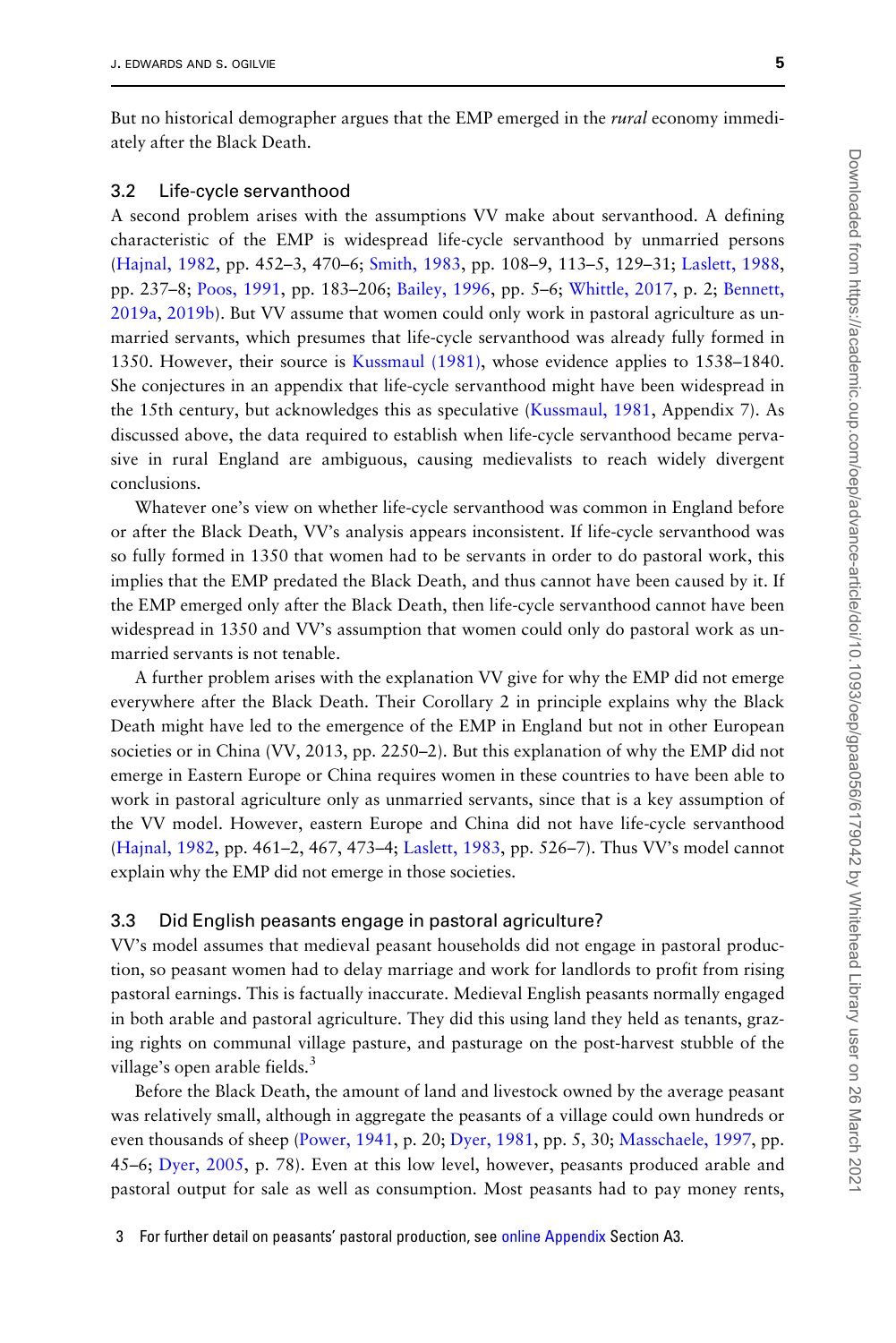and a peasant family with sheep or cattle could seldom consume all the wool or hides, which were therefore sold on the market ([Power, 1941](#page-18-0), p. 3).

The assumption that pastoral technology was available only to landlords is thus untenable. An alternative assumption which would yield similar results is that pastoral production required a minimum amount of land (VV, 2013, fn. 27 p. 2238). If such a minimum scale existed, the evidence above shows it did not preclude pastoral production by numerous peasants. However, if peasants produced only a small share of pastoral output and landlords dominated the sector, VV's assumption of a minimum land requirement for pastoral production would be an acceptable simplification.

But there is overwhelming evidence that landlords did not dominate medieval pastoral production. Sheep were an extremely important part of the pastoral sector, and English peasants produced at least as much wool as large landowners. In the early 14th century, England exported about 30,000 sacks of wool in a typical year. [Masschaele \(1997](#page-17-0), pp. 52– 3) estimates that on average a maximum of 5,000 sacks were produced annually by ecclesiastical estates and 8,550 by lay estates. Over half of early-14th-century English wool exports were thus produced by peasants. If domestic wool consumption comprised 25% of the quantity exported, then peasants produced almost 65% of total English wool [\(Masschaele, 1997](#page-17-0), pp. 52–3). [Bridbury \(1977,](#page-16-0) pp. 398–9) and [Campbell \(2000,](#page-16-0) pp. 158– 9) provide somewhat different estimates, but also conclude that peasants produced a very substantial share of wool sold in medieval England. An individual peasant typically produced only a small quantity of pastoral output, but there were nearly a million peasant holdings and only 20,000 landlord demesnes.<sup>4</sup> Consequently, most of the cattle and pigs in late-13th-century England were also kept by peasants [\(Dyer, 2005](#page-16-0), p. 89). Peasants operated on a small scale but were very numerous, so they contributed substantially to pastoral production even before 1350.

After the Black Death, labour costs rose, grain prices fell, and prices for meat, milk, cheese, and wool rose. Pastoral agriculture required only one-fifth of the labour per unit land needed for arable cultivation ([Campbell, 2000,](#page-16-0) p. 10). Peasants responded to these price signals by shifting from arable to pastoral production ([Mate, 1987,](#page-17-0) p. 525; [Dyer,](#page-16-0) [2005](#page-16-0), pp. 129, 169). Peasant sheep, cattle, and pig holdings were much higher in the late 14th century and throughout the 15th than before the Black Death ([Dyer, 1981,](#page-16-0) p. 30).

One way peasants expanded pastoral production was by leasing pastures from landlords [\(Dyer, 1981,](#page-16-0) pp. 4–5; [Watkins, 1989](#page-18-0), p. 18). Such leases already occurred before 1350 but proliferated rapidly thereafter, and by c. 1450 most landlords had abandoned direct exploitation of their demesnes ([Lomas, 1978,](#page-17-0) pp. 339–40, 345, 352; [Campbell, 2000,](#page-16-0) pp. 3, 58–60; [Dodds, 2008](#page-16-0), p. 77). This enabled many more peasants to get access to grazing and begin raising livestock [\(Bailey, 1989,](#page-15-0) pp. 257–8; [Watkins, 1989,](#page-18-0) p. 19; [Campbell, 1992,](#page-16-0) p. 113; [Bailey, 2007](#page-15-0), pp. 220–1; [Hare, 2011,](#page-17-0) pp. 78–9, 101–5). Some peasants who leased land after the Black Death became large-scale producers, and thus can no longer be described as peasants, although they still leased rather than owned the land they worked. These lessees did not easily fit conventional social categories, and were described as 'farmers' by contemporaries [\(Dyer, 2005,](#page-16-0) pp. 194–5, 207). But in one study of 15th-century Wiltshire, at least 39% of lessees originated as local customary tenants, i.e. peasants [\(Hare, 2011](#page-17-0), p. 101). Many demesnes were leased to multiple lessees, in which case peasants were invariably involved ([Dyer, 1981](#page-16-0), pp. 4–5). Peasants thus also produced pastoral output as demesne lessees.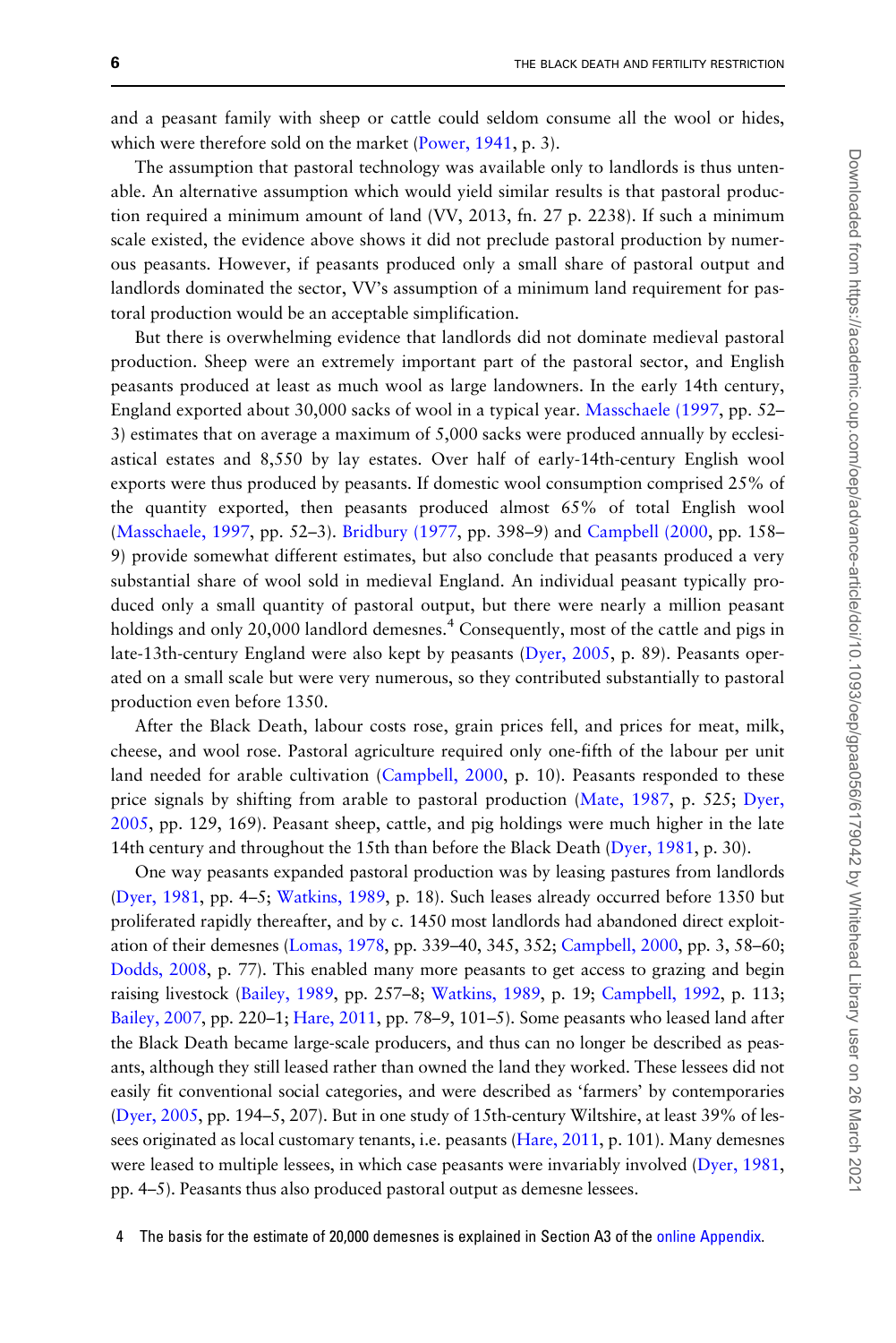It might still be argued that, although peasants engaged in pastoral production, peasant wives only did arable work.<sup>5</sup> However, this idea would be hard to justify given women's higher productivity in pastoral than arable work, and the evidence does not support it. The sparse surviving evidence confirms unambiguously that medieval peasant wives were fully involved in the household's production in field and pasture ([Power, 1975,](#page-18-0) p. 71; [Goldberg, 1991](#page-16-0), p. 82). Once married, women did very similar tasks to those they had performed as unmarried servants, in particular pastoral work [\(Goldberg, 1991](#page-16-0), p. 82; [Mate, 1999](#page-17-0), p. 16). The peasant housewife bore the main responsibility for the daily care of the cows and sheep which many peasant households kept. Peasants' wives and daughters were expected to feed animals, help with calving and lambing, wean calves and lambs, milk cows and ewes, and make butter and cheese [\(Hilton, 1975](#page-17-0), pp. 101–2; [Hanawalt, 1986a,](#page-17-0) p. 10; [Goldberg, 1991,](#page-16-0) p. 82; [Goldberg, 1992a](#page-16-0), p. 110; [Mate, 1999](#page-17-0), pp. 31–2; [Bardsley, 2007](#page-15-0), pp. 63, 66). After the Black Death, the greater role of peasants in the pastoral sector made such activities even more important for peasant housewives [\(Mate 1999,](#page-17-0) pp. 31–2). Medieval coroners' reports show morning and noon peaks in peasant women's accidental deaths, resulting partly from women 'working with large animals' [\(Hanawalt, 1986a,](#page-17-0) p. 8). In medieval and early modern peasant households, milking and dairying were exclusively female occupations ([Whittle, 2005](#page-18-0), p. 69).

During the winter, peasant housewives cared for cows, sheep, and pigs when they were penned outside, sheltered in byres, or housed under the family roof. In other seasons, married peasant women took animals to pasture and herded them in the environs of the village [\(Hanawalt, 1986a,](#page-17-0) p. 9; [Bardsley, 2007](#page-15-0), p. 66). Medieval law-courts record peasant women being prosecuted 'for illegally trespassing with animals in the common field' [\(Graham, 1992,](#page-16-0) p. 129). Landlords prosecuted peasant wives for animal-related offences, as in 1331 when a married woman in Wiltshire was punished for taking her cow out of the landlord's pinfold (Müller, 2013, pp. 106–7). Pastoral production was sufficiently central to peasant housewives' responsibilities that in 1403 a Bothall woman bequeathed cows to two married women tending her in her final illness [\(Goldberg, 1995,](#page-16-0) p. 179).

Married peasant women also carried out all the tasks involved in procuring and tending the household's sheep. Rural court records show the peasant housewife purchasing sheep and, along with the resident daughters, washing and shearing them [\(Goldberg, 1992a](#page-16-0), p. 110; [Bardsley, 2007,](#page-15-0) p. 66). Archival records describe peasant women 'clipping sheep in the pasture for their wool' ([Hanawalt, 1986a,](#page-17-0) p. 13).

The peasant housewife was the person mainly responsible for selling pastoral output eggs, butter, cheese, yarn—in local markets and towns [\(Goldberg, 1991,](#page-16-0) p. 82; [Dyer, 2005](#page-16-0), pp. 28, 89). Married peasant women had individual control over the money they earned by selling pastoral products ([Hanawalt, 1986a,](#page-17-0) pp. 15–6).

A woman who married a peasant did not, therefore, cease to do pastoral work. She could benefit from the post-1350 shift to pastoral agriculture by working with the family's own livestock. These empirical findings invalidate a central assumption of the VV model.

#### 3.4 Did married women work for landlords?

VV's model assumes that women could only work for landlords as unmarried servants. This ignores the fact that the medieval agricultural labour force consisted not just of unmarried servants working for landlords and peasant families working for themselves, but also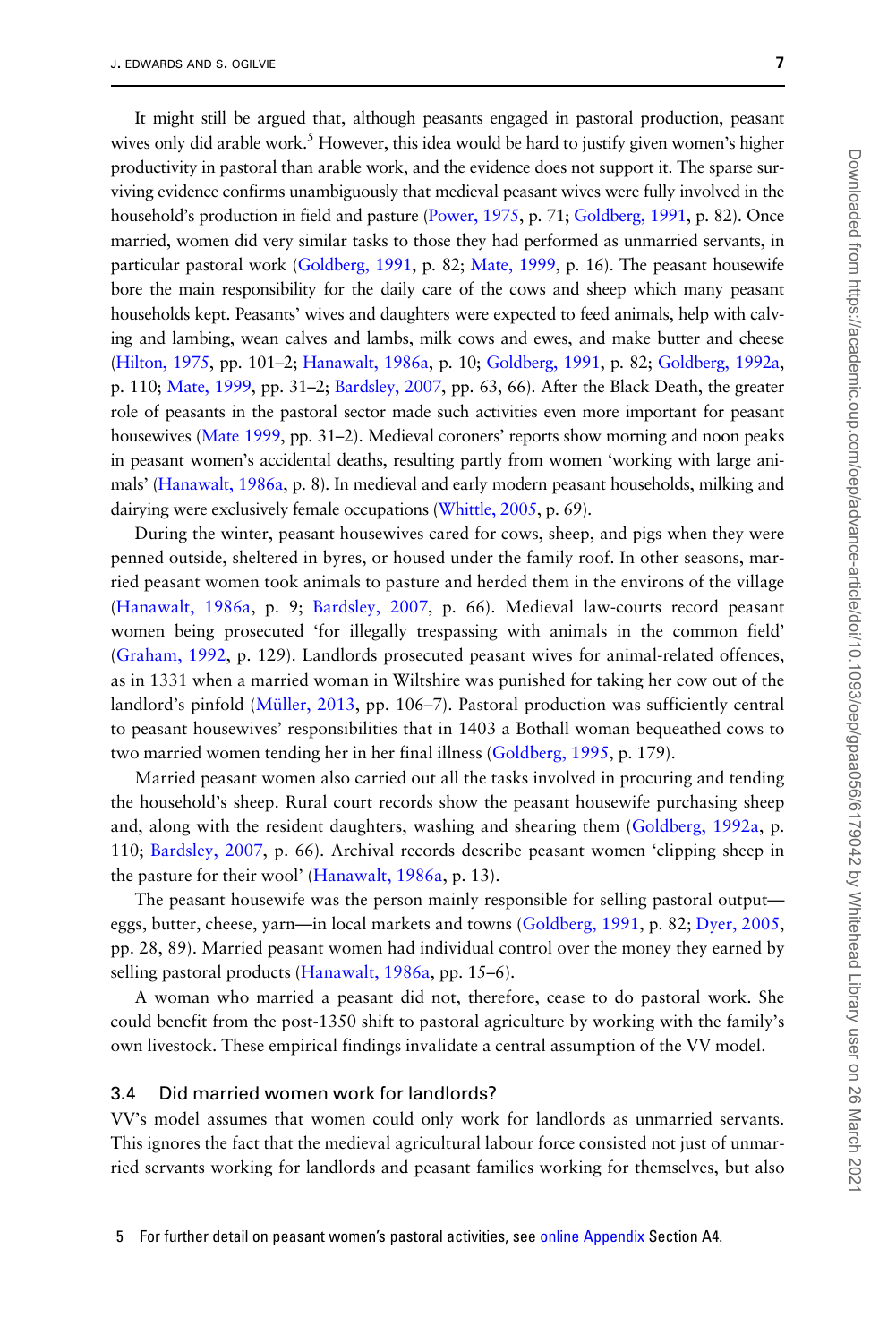of independent labourers, including married women.<sup>6</sup> In the late 14th century, a large manor would employ four to ten unmarried servants, but one to two dozen labourers [\(Dyer 2005](#page-16-0), p. 229). Labourers were recruited from poor peasant households and included married females [\(Middleton, 1979,](#page-17-0) pp. 159–62; [Hanawalt, 1986a,](#page-17-0) p. 11; [Smith, 1990b](#page-18-0), p. 53; [Bardsley,](#page-15-0) [2007](#page-15-0), p. 63). Consequently, the work profile of women married to wage-earning men may not have been 'dissimilar from that of many single women' [\(Goldberg, 1986a](#page-16-0), p. 34).

After 1350, rising wages pulled wives previously doing unpaid household work into wage-earning employment ([Dyer, 2005](#page-16-0), pp. 222–3). The Black Death triggered a shift from servanthood by unmarried individuals to wage-labouring by married couples. Labour scarcity meant workers could get steady work as higher-wage labourers, reducing the attraction of low-wage servanthood contracts whose main advantage was security ([Bailey, 1996,](#page-15-0) pp. 13–4). [Humphries and Weisdorf \(2015](#page-17-0), pp. 417–23) show that for at least 150 years after the Black Death, day-wages earned by female labourers were substantially higher than the daily remuneration implied by annual contracts for female servants, possibly because servants were more vulnerable to legal wage ceilings. The daily nominal remuneration implied by annual servanthood contracts hardly changed from 1350 to 1500. The price level rose immediately after 1350, but stabilized from the later 14th century on [\(Broadberry](#page-16-0) et al., 2015, p. 191). Consequently, the Black Death did not increase female servants' wages in nominal terms and may even have reduced them in real terms. The higher female labourers' wages meant that from 1350 to 1500 a woman needed to work casually for only about 100 days a year to achieve the same earnings as a female servant from an annual contract.

Females—including married women—certainly made up a non-trivial proportion of English labourers after the Black Death. In Essex in 1352, over 15% of the 1,559 female labourers prosecuted for charging wages above the legal ceilings were certainly married [\(Poos, 1991](#page-17-0), p. 226). On one Essex demesne in 1483–4, women provided approximately one-third of all person-days worked by labourers; 6 of the 16 named female labourers were recorded as married [\(Poos, 1991](#page-17-0), pp. 214, 217). On one Cheshire estate in 1498–1520, almost one-third of the 45 female day-labourers were married [\(Youngs, 1999](#page-18-0), p. 157). Married women enjoyed good access to labouring jobs because they got employment via husbands and were exempt from socio-legal pressures to become servants ([Youngs, 1999](#page-18-0), p. 157–8; [Humphries and Weisdorf, 2015,](#page-17-0) p. 411–2). Married female labourers performed the pastoral tasks normal for maidservants and peasant housewives, as on one Essex estate in 1483–4 where a married woman was paid to milk cows ([Poos, 1991](#page-17-0), p. 217). Sparse documentation means that most descriptions of the precise work of female labourers date from after c. 1480, but there is no reason the many married female labourers recorded before that date should not also have done pastoral tasks, given the evidence that housewives did pastoral work on the peasant holding.

Married women also did other pastoral work for landlords. One 13th-century Lancashire estate hired married vaccary keepers who organized livestock care using their wives, offspring, and hired herdsmen. The wives and daughters were responsible for milking, butter-churning, cheese-making, and marketing. When the vaccary keepers moved the herds seasonally, their wives and daughters remained at the home farm to tend calves, milk cows, and make cheese. In the 1290s, three such vaccaries were operated by women, probably widows previously running them with husbands [\(Atkin, 1994](#page-15-0), p. 17). Another instance

<sup>6</sup> For further detail, see [online Appendix](https://academic.oup.com/oep/article-lookup/doi/10.1093/oep/gpaa056#supplementary-data) Section A5.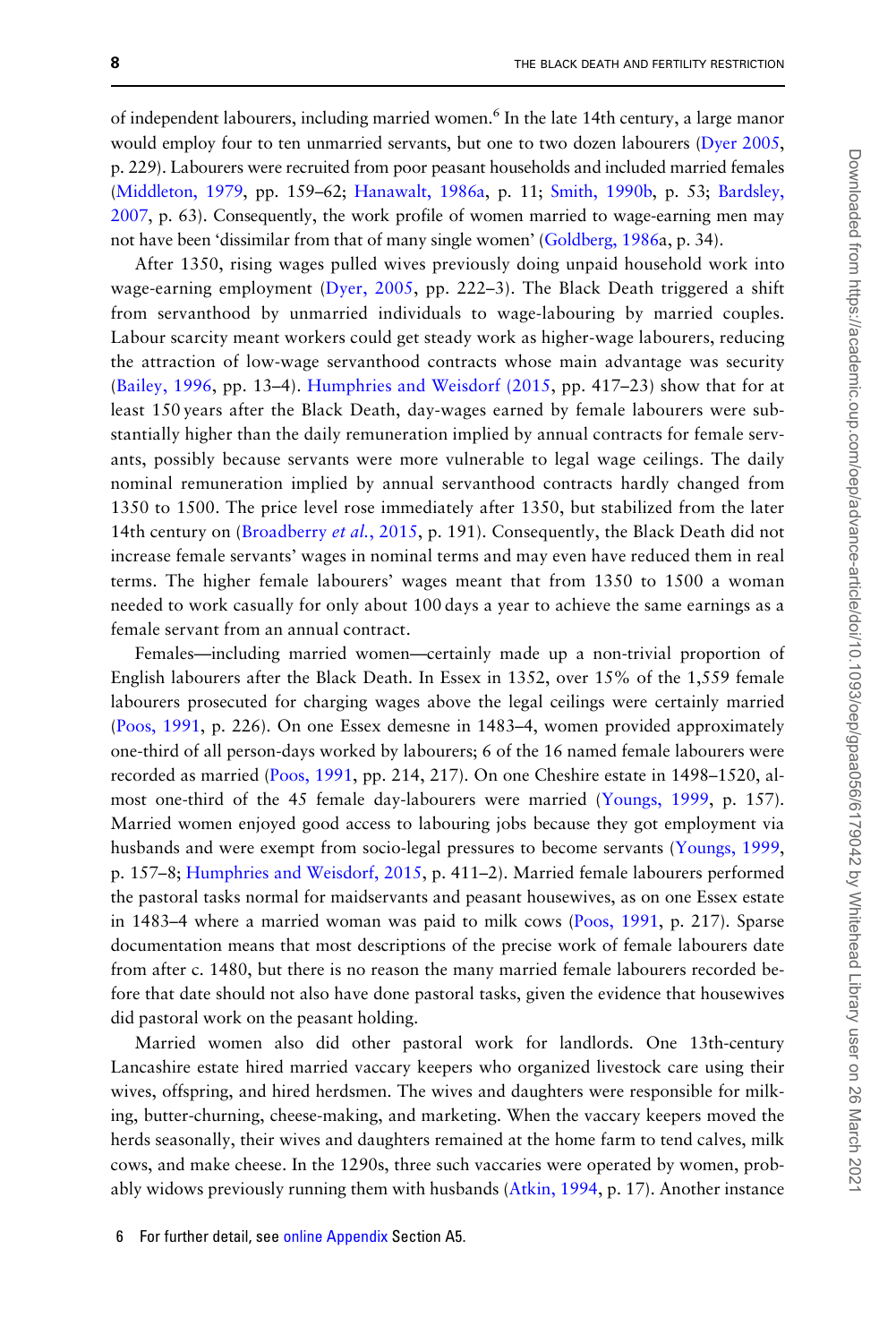of family-based pastoral employment of married women comes from a 15th-century Sussex manor, which employed married male shepherds and dairymen helped by wives and daughters ([Mate, 1999](#page-17-0), p. 32). In 1509, a demesne in Suffolk employed a married woman to manage the dairy and do other pastoral work [\(Whittle, 2005,](#page-18-0) p. 70).

A medieval woman thus did not have to stay unmarried to do pastoral work for a landlord. Many land-poor households could only survive if both husband and wife worked for landlords as wage-labourers. Such labourers did pastoral as well as arable work. Married women also worked for landlords in vaccary-keeping familial teams and as managers of demesne dairies. Women did not have to remain unmarried to benefit from rising pastoral wages paid by landlords after the Black Death, contrary to a key assumption of the VV model.

#### 3.5 An unacceptable simplification

Any theoretical model has to make simplifying assumptions. But these are only acceptable if they abstract from non-essential complications without being crucial for the results of the model. The VV model is not an acceptable simplification, because it assumes away important aspects of the choices facing medieval English peasant women. Married females could work in pastoral agriculture both as wage-labourers for landlords and as peasant housewives on the family holding. If VV's model was altered by dropping the assumption that women had to choose between marriage on the one hand and pastoral employment as a servant on the other, higher wages for women in pastoral agriculture would no longer entail lower fertility. The result in VV's model that forms the basis of their argument that the Black Death led to the EMP depends critically on this untenable assumption.

Our emphasis on the fact that married women could work in pastoral agriculture does not mean that we regard servants as a minor source of hired labour, though, as we have noted, there is evidence suggesting that servants became a less important part of the labour force in the aftermath of the Black Death. Our point is that the existence of these pastoral employment opportunities for married women cannot be assumed away when analysing how the Black Death affected fertility. The higher wages in pastoral agriculture were available to both unmarried women working as servants and married women working as daylabourers, though the Humphries-Weisdorf evidence suggests that wages for the former increased much less than the latter, if at all. The effect of these higher wages on fertility will depend on several things. One is the relative sizes of the substitution and income effects that higher wages have on marriage and children. Another is women's attitudes to risk, since servanthood offers more secure employment than does working as a day-labourer. These considerations are missing from VV's analysis of the effects of higher pastoral wages on women's marriage and labour supply decisions. A satisfactory analysis will require recognition of heterogeneity in women's preferences with respect to marriage and risk. Lacking such analysis, it is not possible to state on theoretical grounds that rising pastoral earnings after the Black Death delayed marriage and reduced fertility.

# 4. Is there evidence of a causal relationship between pastoral agriculture and lower fertility?

Can it be argued that it does not matter that the VV theoretical model is driven by inaccurate assumptions, since the empirical findings support its predictions? The answer is no. The evidence advanced by VV does not in fact support the predictions of their model.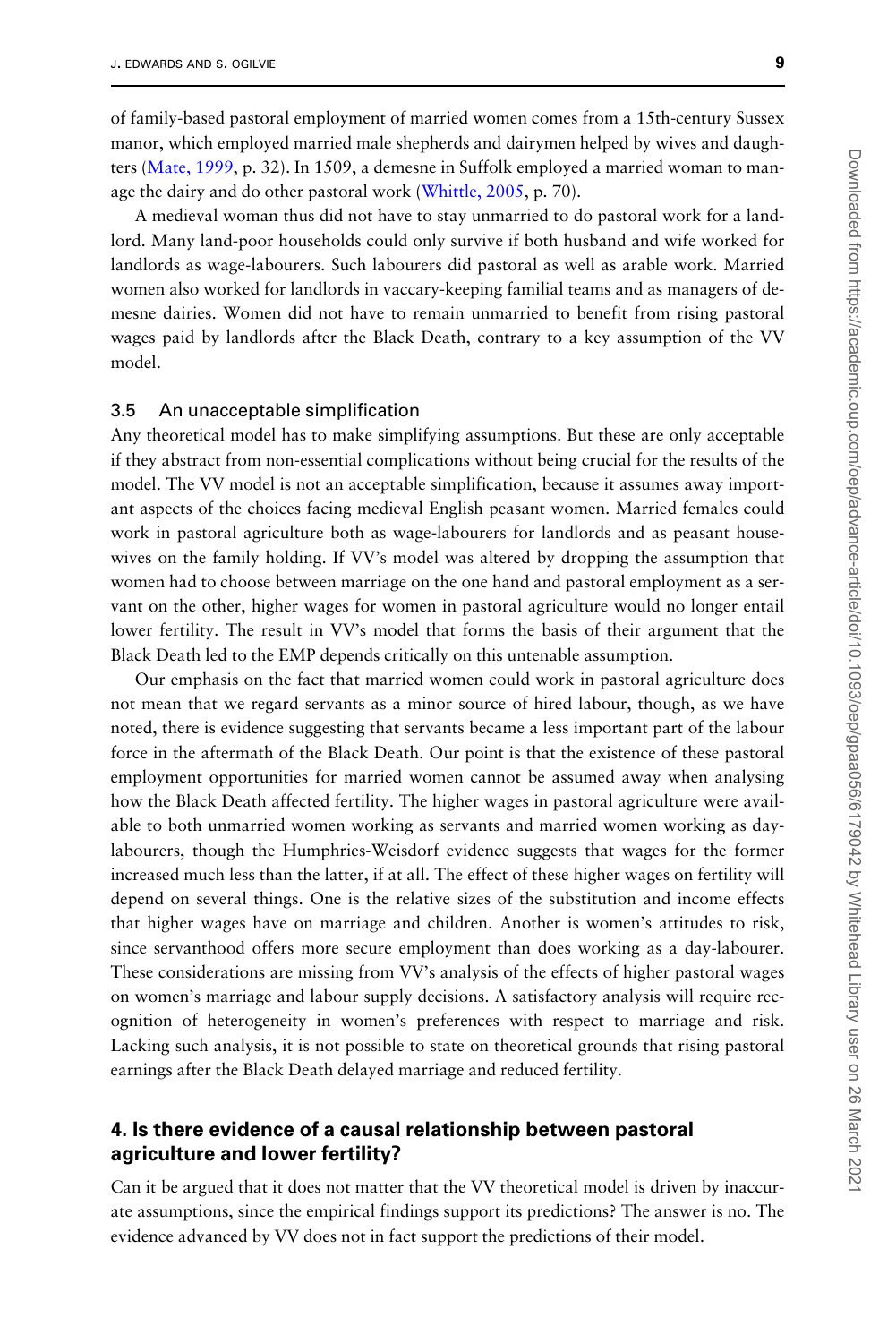#### 4.1 Pastoralism and the proportion of never-married females in 1381

The central argument of VV is that the expansion of pastoral agriculture after the Black Death caused lower nuptiality, because women could only do pastoral work outside marriage. VV believe that this view is supported by evidence of a causal relationship between the proportion of pastoral land in a county and the proportion of unmarried women there in the late 14th century (see VV (2013) Table 3). There are no data for the proportion of unmarried women in English counties at this time, but VV argue that an acceptable proxy is the proportional decrease in the number of taxpayers in a county between the 1377 and 1381 poll tax returns.

There are several reasons this argument fails to convince, which we discuss in Section A6 of the [online Appendix.](https://academic.oup.com/oep/article-lookup/doi/10.1093/oep/gpaa056#supplementary-data) We show there that the fall in taxpayer numbers from 1377 to 1381 resulted from under-recording of an unknown combination of poor not-currently married men, poor not-currently married women, and poor married persons of both sexes, a combination that almost certainly varied across counties. Hence the regression results in Table 3 of VV (2013) do not tell us anything about the relationship between pastoral land and the proportion of never-married fertile women, which is what is needed in order to test VV's theory. VV's theory cannot be supported by the 14th-century data they mobilize.

#### 4.2 Pastoralism and female age at first marriage

VV claim that their central argument is also supported by evidence that locations which were more pastoral before and after the Black Death had later female marriage age in the 1600–1837 period. VV's Table 4 appears to show that female age at first marriage (henceforth FAFM) in 1600–1837 was higher in locations that were (i) more pastoral before the Black Death and (ii) shifted more towards pastoral production after it. Their Table 5 appears to show that FAFM in 1600–1837 was higher in locations which had a contemporaneous pastoral marriage seasonality.

There are problems, as we shall see, with the empirical analysis reported in VV's Tables 4 and 5. But, even if there were no such problems, these regressions do not support VV's argument that the Black Death caused the EMP. At most, these tables show that FAFM several hundred years after the Black Death was related to measures of past and contemporaneous pastoralism. If female marriage age is assumed to be persistent across several centuries, VV's claim that the shift to pastoral production made women delay marriage immediately after the Black Death is one possible explanation for why FAFM in the 1600–1837 period was higher in locations which had more pastoral agriculture before or after the Black Death. But there are other possible explanations rooted in the 1600–1837 period itself. One is the increasing regional specialization of agriculture, the growth of urban markets, and the adoption of new crops and techniques from the 17th century onwards. Regions agronomically suited to growing particular crops specialized more heavily in arable cultivation, while those more suited to running sheep for wool, fattening cattle, or raising dairy animals shifted more strongly to pastoral production [\(Overton, 1996,](#page-17-0) pp. 103–5, 131; [Coward and Gaunt, 2017,](#page-16-0) p. 516). Regional specialization made those locations that were relatively pastoral in 1290 even more so in the 18th century, as formerly mixed farms converted to sheep-raising, cattle-raising, or specialized dairying. This 18thcentury intensification of the pastoral specialization of already predominantly pastoral regions was likely to have increased the demand for female labour, creating incentives for women to delay marriage. The general point is that any link between marriage behaviour in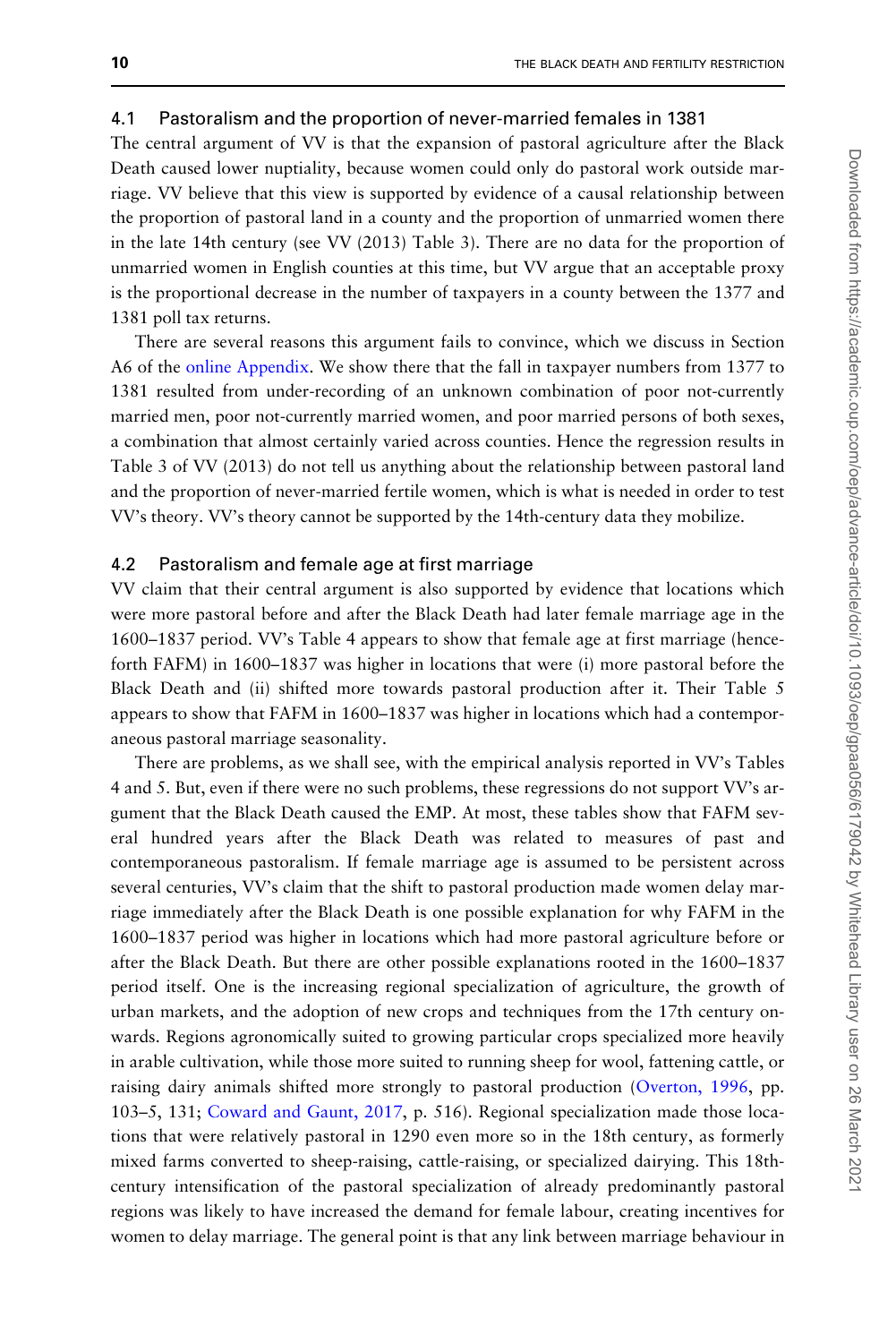the 1600–1837 period and the regional distribution of pastoral agriculture can be accounted for by other explanatory mechanisms than the Black Death.

Quite apart from their dubious relevance to the Black Death, there are a number of problems with the results that VV present about the relationship between pastoralism and FAFM 1600–1837. When these problems are addressed, there is no evidence of a positive causal relationship between these variables.

The dependent variable in VV's Tables 4 and 5 is the mean FAFM in the parishes located in a particular county, observed at five different periods (1625, 1675, 1725, 1775, and  $1819$ ).<sup>7</sup> VV Table 4 has two regressors relevant to their argument. One is the share of pastoral land in a county in 1290 (henceforth Pastoral 1290), which is interpreted as measuring the extent of pastoral agriculture before the Black Death. The other is the countylevel number of deserted medieval villages per 100,000 acres (henceforth DMV), which is interpreted as measuring the shift from arable to pastoral production after the Black Death (VV Appendix, p. 25). Both variables raise measurement issues, for reasons discussed in detail in the [online Appendix](https://academic.oup.com/oep/article-lookup/doi/10.1093/oep/gpaa056#supplementary-data) Section A5. In particular, DMV does not register desertion of villages in the aftermath of the Black Death, but rather over the entire period from the late eleventh to the 18th century. Hence it cannot be interpreted as a measure of the shift from arable to pastoral production following the Black Death, and the case for including it as a regressor is weak. Our preferred specification therefore omits DMV as a regressor. For a clear comparison with VV, we also report in Section A6 of the [online Appendix](https://academic.oup.com/oep/article-lookup/doi/10.1093/oep/gpaa056#supplementary-data) results from regressions that retain DMV.

The relevant regressor in VV's Table 5 is the county-level share of parishes with spring marriage seasonality c.1560—c.1820. [Kussmaul \(1990\)](#page-17-0) argues that marriage frequency which was high in spring but low in autumn indicates pastoralism, since pastoral workers typically married after lambing and arable workers after harvest. VV thus measure pastoralism by calculating the county-level share of parishes with spring marriage seasonality (henceforth Pastoral Marriage) using Kussmaul's 542 English parishes from 1561 to 1820.

To identify the causal effect of pastoralism on FAFM, instrumental variable (henceforth IV) estimation is necessary because a regression of FAFM on pastoralism variables and time-period variables almost certainly omits variables that influenced FAFM. VV Tables 4– 5 report just-identified IV estimates using  $\ln(daysgrass)$  as an IV for Pastoral 1290 and Pastoral Marriage. The variable *daysgrass* is the number of days on which grass can grow in each county, based on 20th-century climate data (Down *et al.*[, 1981](#page-16-0)). In their [online](https://academic.oup.com/oep/article-lookup/doi/10.1093/oep/gpaa056#supplementary-data) [Appendix](https://academic.oup.com/oep/article-lookup/doi/10.1093/oep/gpaa056#supplementary-data), VV use crop suitability—measured as the share of each county's area reaching a threshold yield for at least one of wheat, barley or rye—as a second IV to obtain overidentified estimates.<sup>8</sup>

Pastoral 1290, Pastoral Marriage, and DMV are all measured at the county level, while FAFM is measured at the parish level. VV therefore allow for the regression errors to be clustered at the county level. There are only 15 counties in their FAFM dataset, while the standard cluster-robust variance estimate assumes that the number of clusters tends to in-finity. [Cameron](#page-16-0) et al. (2008) recommend using a version of the wild cluster bootstrap (WCB) to estimate the cluster-robust variance matrix when the number of clusters is small. We therefore report confidence intervals obtained from such a procedure, using the Stata

8 VV (2013), [online Appendix,](https://academic.oup.com/oep/article-lookup/doi/10.1093/oep/gpaa056#supplementary-data) p. 18.

<sup>7</sup> See [online Appendix](https://academic.oup.com/oep/article-lookup/doi/10.1093/oep/gpaa056#supplementary-data) Section A8 for a fuller discussion of this and other variables used in the regression analysis.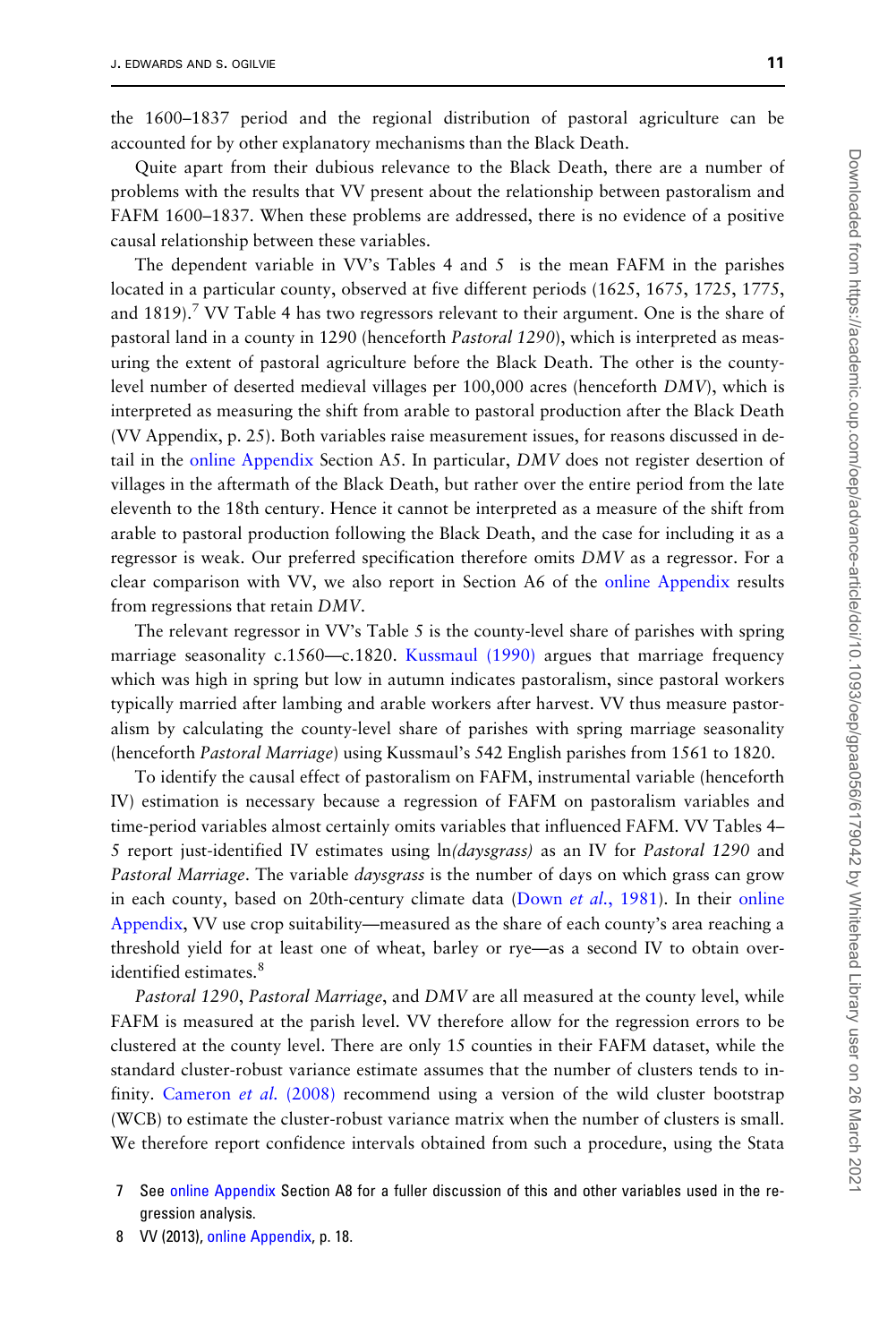<span id="page-11-0"></span>

|                            |                                                                                                                                                                                                                                                                                                                                                                                  |                              | Estimation method                              |                          |                            |                                                                                                                                                                                                                                                                                                                                                                                  | Estimation method                              |                          |
|----------------------------|----------------------------------------------------------------------------------------------------------------------------------------------------------------------------------------------------------------------------------------------------------------------------------------------------------------------------------------------------------------------------------|------------------------------|------------------------------------------------|--------------------------|----------------------------|----------------------------------------------------------------------------------------------------------------------------------------------------------------------------------------------------------------------------------------------------------------------------------------------------------------------------------------------------------------------------------|------------------------------------------------|--------------------------|
|                            | ln(days grass)<br>IV using                                                                                                                                                                                                                                                                                                                                                       | IV using crop<br>suitability | IV using ln(daysgrass)<br>and crop suitability | STO                      | ln(days grass)<br>IV using | IV using crop<br>suitability                                                                                                                                                                                                                                                                                                                                                     | IV using ln(daysgrass)<br>and crop suitability | STO                      |
|                            | $(\mathbf{1.1})$                                                                                                                                                                                                                                                                                                                                                                 | (1.2)                        | (1.3)                                          | (1.4)                    | (1.5)                      | (1.6)                                                                                                                                                                                                                                                                                                                                                                            | (1.7)                                          | (1.8)                    |
| Pastoral 1290              | 5.962                                                                                                                                                                                                                                                                                                                                                                            | 1.766                        | 3.179                                          | 2.730                    | I                          | т                                                                                                                                                                                                                                                                                                                                                                                | I                                              | L                        |
| 95% confidence interval    | [3.83, 8.10]                                                                                                                                                                                                                                                                                                                                                                     | $[-3.38, 6.91]$              | $[-0.89, 7.25]$                                | $[-1.13, 6.60]$          | I                          |                                                                                                                                                                                                                                                                                                                                                                                  | $\overline{1}$                                 | I                        |
|                            | [1.12, 9.15]                                                                                                                                                                                                                                                                                                                                                                     | $[-6.07, 6.09]$              | $[-\infty, -13.9]$ U<br>$[-8.42, 6.28]$        | $[-1.92, 6.07]$          |                            |                                                                                                                                                                                                                                                                                                                                                                                  |                                                |                          |
| Elasticity                 | 0.137                                                                                                                                                                                                                                                                                                                                                                            | 0.040                        | 0.073                                          | 0.063                    | I                          |                                                                                                                                                                                                                                                                                                                                                                                  | $\mathbf I$                                    | $\mathbf{I}$             |
| Pastoral Marriage          | $\overline{1}$                                                                                                                                                                                                                                                                                                                                                                   | $\mathbf{I}$                 | I                                              | $\mathbf{I}$             | 9.488                      | 3.667                                                                                                                                                                                                                                                                                                                                                                            | 7.321                                          | 3.288                    |
| 95% confidence interval    |                                                                                                                                                                                                                                                                                                                                                                                  | $\mathbf{I}$                 | $\overline{\phantom{a}}$                       | $\overline{\phantom{a}}$ | [7.24, 11.74]              |                                                                                                                                                                                                                                                                                                                                                                                  |                                                | $[-1.90, 8.48]$          |
|                            | $\bar{1}$                                                                                                                                                                                                                                                                                                                                                                        |                              |                                                |                          |                            | $-4.82, 12.15$                                                                                                                                                                                                                                                                                                                                                                   | [3.31, 11.33]                                  | $[-1.89, 9.03]$          |
|                            |                                                                                                                                                                                                                                                                                                                                                                                  |                              |                                                |                          | [6.71, 12.33]              | $[-\infty, 10.43]$                                                                                                                                                                                                                                                                                                                                                               | $[-\infty, -14.6]$ U<br>$[-3.06, 15.69]$       |                          |
| Elasticity                 |                                                                                                                                                                                                                                                                                                                                                                                  |                              |                                                | T                        | 0.040                      | 0.016                                                                                                                                                                                                                                                                                                                                                                            | 0.031                                          | 0.014                    |
| Effective F statistic      | 124.58                                                                                                                                                                                                                                                                                                                                                                           | 44.23                        | 18.68                                          | $\overline{1}$           | 90.71                      | 13.38                                                                                                                                                                                                                                                                                                                                                                            | 18.27                                          | $\overline{\phantom{a}}$ |
| p-value of exogeneity test | 0.000                                                                                                                                                                                                                                                                                                                                                                            | 0.295                        | 0.625                                          | I                        | 0.000                      | 0.906                                                                                                                                                                                                                                                                                                                                                                            | 0.013                                          | I                        |
|                            | 0.033                                                                                                                                                                                                                                                                                                                                                                            | 0.338                        | 0.722                                          |                          | 0.029                      | 0.916                                                                                                                                                                                                                                                                                                                                                                            | 0.142                                          |                          |
| p-value of test of just-   | $\begin{array}{c} \rule{0pt}{2.5ex} \rule{0pt}{2.5ex} \rule{0pt}{2.5ex} \rule{0pt}{2.5ex} \rule{0pt}{2.5ex} \rule{0pt}{2.5ex} \rule{0pt}{2.5ex} \rule{0pt}{2.5ex} \rule{0pt}{2.5ex} \rule{0pt}{2.5ex} \rule{0pt}{2.5ex} \rule{0pt}{2.5ex} \rule{0pt}{2.5ex} \rule{0pt}{2.5ex} \rule{0pt}{2.5ex} \rule{0pt}{2.5ex} \rule{0pt}{2.5ex} \rule{0pt}{2.5ex} \rule{0pt}{2.5ex} \rule{0$ | $\mathbf{I}$                 | 0.127                                          | I                        | $\sf I$                    | $\begin{array}{c} \rule{0pt}{2.5ex} \rule{0pt}{2.5ex} \rule{0pt}{2.5ex} \rule{0pt}{2.5ex} \rule{0pt}{2.5ex} \rule{0pt}{2.5ex} \rule{0pt}{2.5ex} \rule{0pt}{2.5ex} \rule{0pt}{2.5ex} \rule{0pt}{2.5ex} \rule{0pt}{2.5ex} \rule{0pt}{2.5ex} \rule{0pt}{2.5ex} \rule{0pt}{2.5ex} \rule{0pt}{2.5ex} \rule{0pt}{2.5ex} \rule{0pt}{2.5ex} \rule{0pt}{2.5ex} \rule{0pt}{2.5ex} \rule{0$ | 0.167                                          | I                        |
| identified estimates       | I                                                                                                                                                                                                                                                                                                                                                                                | I                            | 0.089                                          | I                        | I                          |                                                                                                                                                                                                                                                                                                                                                                                  | 0.077                                          | I                        |
| $p$ -value of $J$ test     |                                                                                                                                                                                                                                                                                                                                                                                  |                              | 0.030                                          |                          |                            |                                                                                                                                                                                                                                                                                                                                                                                  | 0.023                                          |                          |
| Adjusted $R^2$             | 0.264                                                                                                                                                                                                                                                                                                                                                                            | 0.347                        | 0.354                                          | 0.355                    | 0.192                      | 0.381                                                                                                                                                                                                                                                                                                                                                                            | 0.301                                          | 0.382                    |

the lower one is based on the WCB. The elasticities correspond to the point estimate at sample mean values. The effective F statistic is that of Montiel Olea and [Pflueger](#page-17-0) (2013). The

the lower one is based on the WCB. The elasticities correspond to the point estimate at sample mean values. The effective F statistic is that of Montiel Olea and Pflueger (2013). The

Pastoral Marriage regressions are weighted by the number of parishes in each county for which the marriage pattern was reported by [Kussmaul](#page-17-0) (1990).

Pastoral Marriage regressions are weighted by the number of parishes in each county for which the marriage pattern was reported by Kussmaul (1990).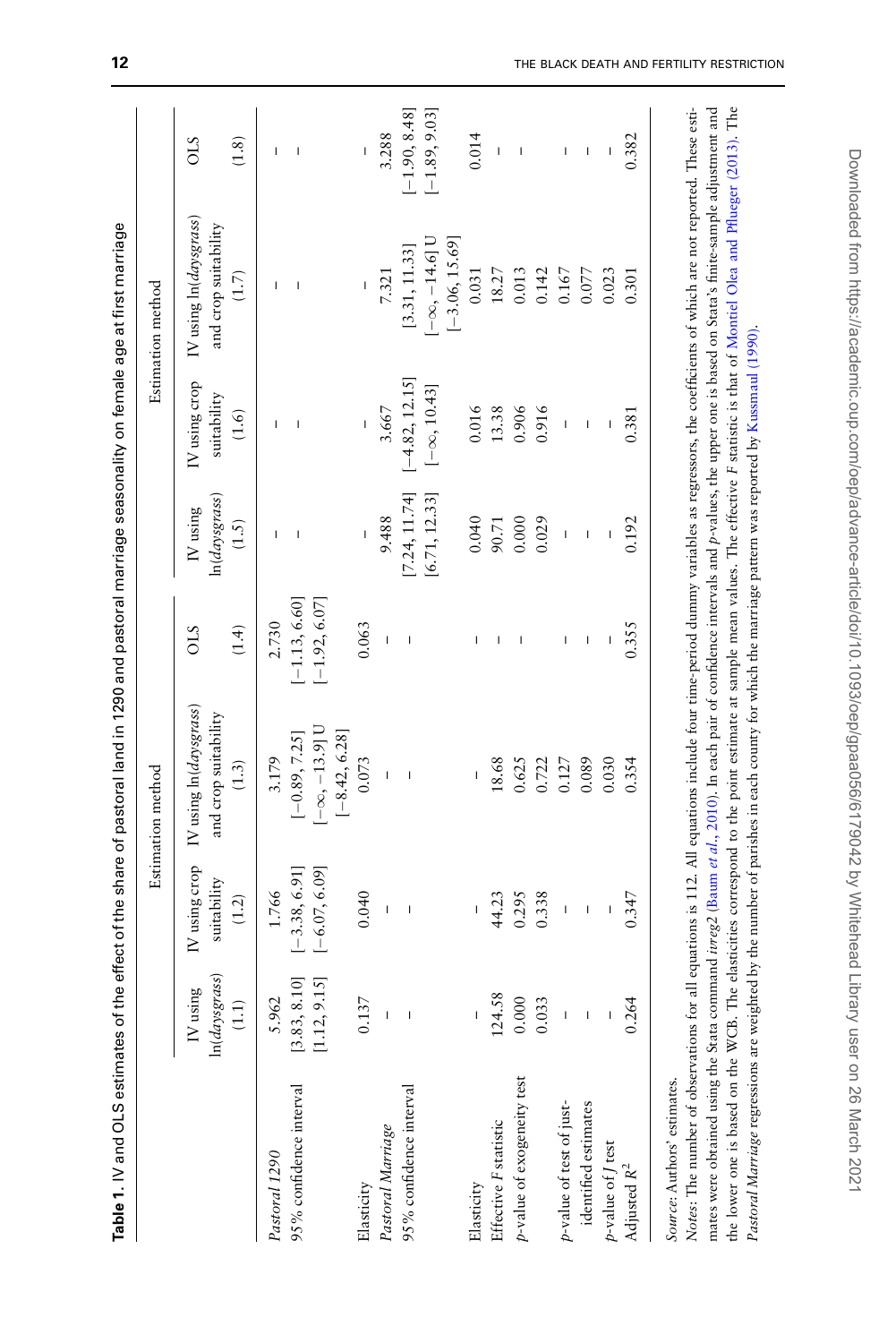boottest command of [Roodman](#page-18-0) et al. (2019). For comparability with VV, we also report 95% confidence intervals based on the clustered standard errors from Stata's finite-sample adjustment, though in contrast to VV we use a small-sample adjustment for these.

The first four columns in [Table 1](#page-11-0) report estimates of the effect of Pastoral 1290 on FAFM using the 112 observations in VV's FAFM dataset. All regressions in the table include four time-period dummy variables as regressors, the coefficients of which are not reported. For each pair of reported confidence intervals and  $p$  values in [Table 1,](#page-11-0) the upper one is obtained using Stata's finite-sample adjustment, while the lower one is obtained using the WCB with Rademacher weights and 9,999 replications.

Equation (1.1) in [Table 1](#page-11-0) uses  $\ln$  *(daysgrass)* as the single IV for *Pastoral* 1290, as VV do in their Table 4. The effective  $F$  statistic provides no evidence of weak IV problems.<sup>9</sup> There is clear evidence of a positive effect of *Pastoral* 1290 on FAFM, though the elasticity corresponding to the point estimate is a modest  $0.137<sup>10</sup>$  A regression-based version of the Hausman test rejects the null hypothesis that Pastoral 1290 can be treated as an exogenous variable, so just-identified IV estimation using  $ln(daysgrass)$  is preferable to ordinary least squares (OLS).

If crop suitability is also a strong IV for *Pastoral 1290*, it should be used as an IV together with ln(daysgrass) for inference; otherwise sample information would be wasted. Equation  $(1.2)$  in [Table 1](#page-11-0) shows the just-identified IV estimates using crop suitability. The effective F statistic shows that crop suitability is a strong IV. However, there is no clear evidence of a positive effect of Pastoral 1290 on FAFM, the elasticity corresponding to the point estimate is very small, and the exogeneity test provides no evidence that IV estimation is necessary.

Using both IVs also makes it possible to test the over-identification restriction and hence whether  $ln(daysgrass)$  and crop suitability are valid IVs for *Pastoral 1290*. Equation (1.3) shows the results. The effective F-statistic suggests that this regression does not suffer from serious weak-IV problems.<sup>11</sup> The standard test of over-identification is Hansen's *J* statistic, but this may not be appropriate when the number of clusters is small. We therefore report as over-identification tests for Equation (1.3) both the p-value of the *J*-statistic and p-values of tests of the difference between the estimates of Pastoral 1290 in Equations (1.1 and 1.2). The two latter tests are based on clustered standard errors from Stata's finite-sample adjustment and from the WCB procedure. The J test rejects the over-identification restriction in  $(1.3)$  at conventional levels. The p-value of the WCB test of the difference between the two just-identified IV estimates of the effect of Pastoral 1290 in Equations (1.1 and 1.2) is 0.089, though it is 0.127 if the less satisfactory Stata finite-sample adjustment is used. In any case, because the most serious consequences of an incorrect decision in an overidentification test arise from type II error, failure to reject the restriction at  $p$  values of 0.10–0.15 does not mean that the test has been passed, since its power will be low. These

9 With a single IV, the [Montiel Olea-Pflueger \(2013\)](#page-17-0) critical values for the null hypothesis that the TSLS estimator has a bias no larger than 5% and 10% of the worst case are 37.418 and 23.109, respectively.

- 10 Here and subsequently all reported elasticities are calculated at sample mean values.
- 11 With two IVs, the [Montiel Olea-Pflueger \(2013\)](#page-17-0) critical values for the null hypothesis that the TSLS estimator has a bias no larger than 5% and 10% of the worst case are 23.097 and 14.713, respectively.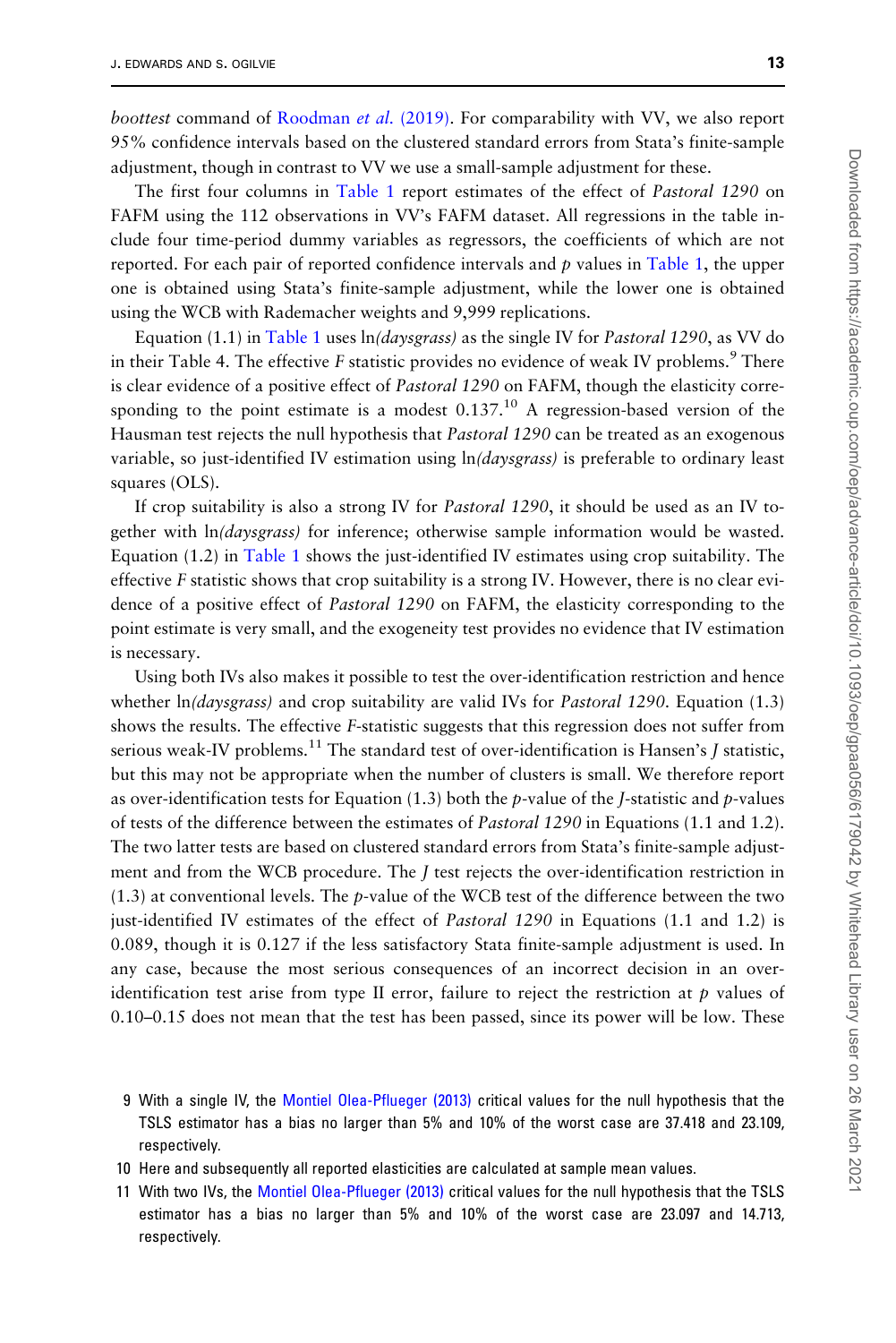over-identification tests show that at least one of  $ln \frac{2y}{3}$  and crop suitability does not satisfy the exclusion restriction required to be a valid IV.

The number of days on which grass can grow indicates climatic conditions which are positively associated with pastoral agriculture, while crop suitability indicates land conditions which are negatively associated with pastoral agriculture. These variables certainly reflect natural influences on the extent of pastoral agriculture in different English counties. But it is extremely unlikely that a location's climatic and land suitability for pastoral agriculture should affect FAFM in 1600–1837 solely via the share of pastoral land in 1290, which is the condition required for these variables to be valid IVs. As discussed above, the 18th-century intensification of regional specialization in pastoral production was likely to have influenced FAFM. From the 17th century onwards, there was also a gradual shift from sickles to scythes in harvesting grain ([Roberts, 1979](#page-18-0), pp. 16–8; [Snell, 1985;](#page-18-0) [Overton,](#page-17-0) [1996](#page-17-0), p. 188). This decreased female relative to male productivity in arable agriculture and gradually reduced women's relative wages between the late 16th century and c. 1725 [\(Roberts, 1979](#page-18-0), pp. 18–9). Other things equal, this would have reduced female labour force participation in arable regions, motivating women to marry earlier. Since the technological shift did not affect women's labour productivity in pastoral regions, it would have left female labour force participation there unchanged and FAFM in those regions unaffected. As a result, a positive relationship between pastoral regions and FAFM was likely to emerge in the early modern period, since arable regions saw falling female labour productivity and stronger marriage incentives for women, while pastoral regions did not.

These developments make it probable that climatic and land conditions in a particular location directly affected FAFM there in 1600–1837, in addition to any effect that may have operated via the share of pastoral land in 1290. If so, both  $\ln \frac{2q}{\text{s}}$  and crop suitability are invalid IVs. The over-identification tests suggest that at least one IV is invalid, and even if one of the two variables is a valid IV, there is no way of knowing which it is. Thus we do not believe that it is possible for any of Equations  $(1.1-1.3)$  to yield causal estimates of the effect of Pastoral 1290 on FAFM. At best, VV's data make it possible to estimate an association between *Pastoral* 1290 and FAFM. Equation (1.4) shows that this association is very small and poorly determined. Furthermore, the exogeneity tests in (1.2) and (1.3) provide no evidence that the IV estimates in these equations are preferable to the OLS ones in (1.4).

Equations  $(1.5-1.8)$  in [Table 1](#page-11-0) show estimates of the effect of roughly contemporaneous spring marriage seasonality on FAFM in 1600–1837. A detailed discussion of these results is not necessary, because they resemble those in Equations (1.1–1.4). When  $ln(daysgrass)$  is used as the single IV for *Pastoral Marriage*, in Equation (1.5), there is no evidence of weak-IV problems, and the effect of Pastoral Marriage on FAFM is precisely estimated. When crop suitability is used, in (1.6), there is evidence of weak-IV problems, and the estimated effect of Pastoral Marriage is poorly determined.<sup>12</sup> The case for focusing on the overidentified IV estimates in (1.7) is less compelling, since crop suitability is not a strong IV. Nevertheless, the tests of the over-identification restriction in (1.7) suggest that at least one of the two IVs is not a valid IV for Pastoral Marriage. The J test rejects the overidentification restriction at conventional levels, and the p-value of the WCB test of the

12 With a single IV, the [Montiel Olea-Pflueger \(2013\)](#page-17-0) critical values for the null hypothesis that the TSLS estimator has a bias no larger than 20 and 30% of the worst case are 15.062 and 12.039 respectively.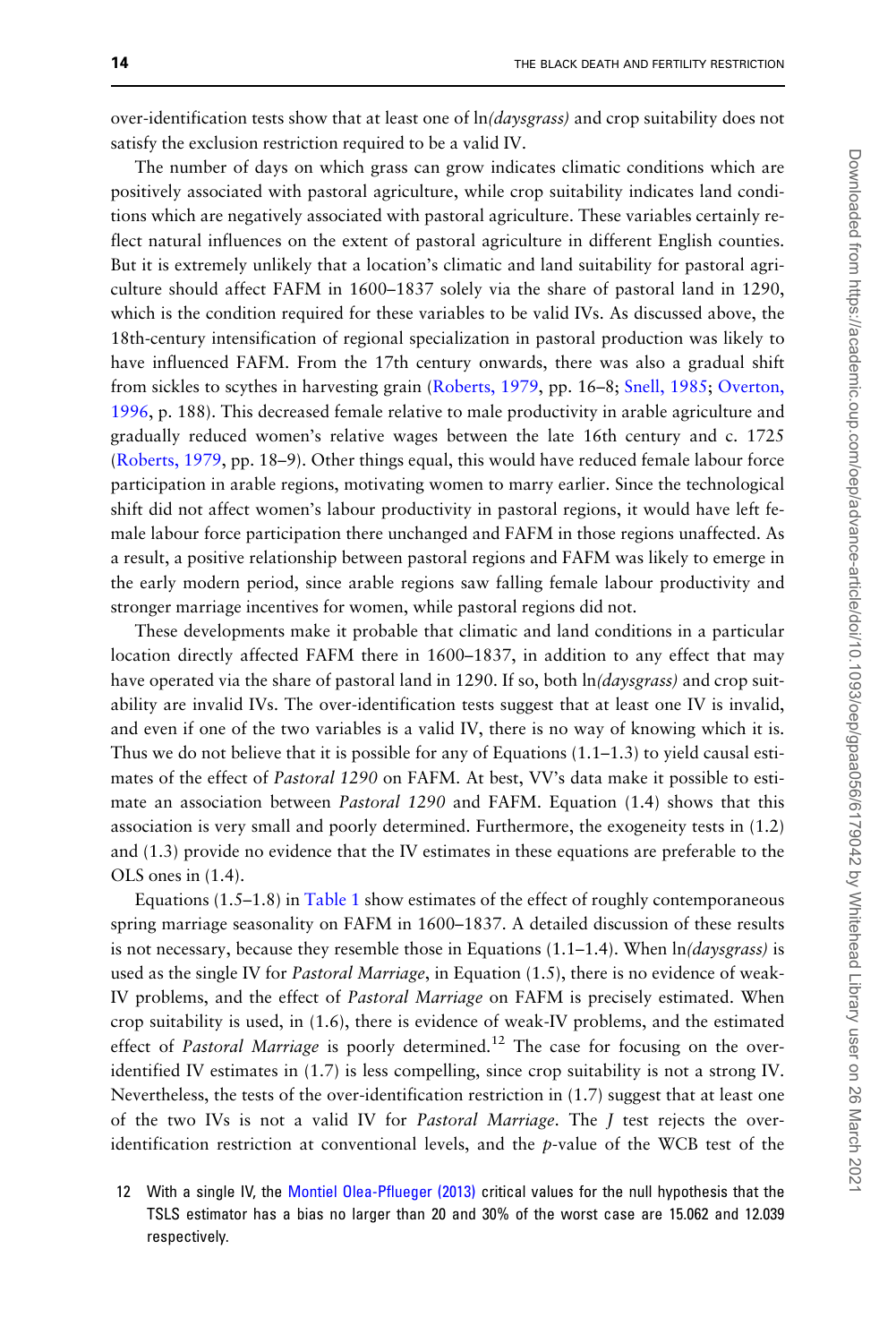difference between the two IV estimates in Equations (1.5 and 1.6) is 0.077. Thus it is not possible to obtain causal estimates of the effect of Pastoral Marriage on FAFM. The most that VV's data permit is an estimate of the association between them, which Equation (1.8) shows to be extremely small and poorly determined. Even if one were to focus on the largest and most precise IV estimate, in (2.1), its economic significance is tiny, with the elasticity corresponding to the point estimate being 0.04.

VV's estimates of the causal effect of Pastoral 1290 and Pastoral Marriage on FAFM several hundred years after the Black Death are based on the use of IVs which fail to satisfy the exclusion restriction. Furthermore, the VV estimates do not use the recommended WCB procedure for obtaining standard errors when the number of clusters is small. The estimates reported in [Table 1](#page-11-0) show that there is no evidence of an economically or statistically significant relationship between these pastoralism measures and FAFM. Quite aside from the dubious pertinence of a relationship between pastoralism and FAFM post-1600 to the immediate demographic effects of the Black Death in 1350, there is no evidence that any such relationship existed.

## 5. Conclusion

Did the Black Death create the EMP, thereby freeing Western Europe from Malthusian limits on growth? Careful examination reveals pervasive problems with this argument, affecting the basic premise, the underlying theoretical model, and the empirical analysis.

There is no evidence that the EMP originated in rural England in the aftermath of the Black Death. The evidence on medieval English demography is so sparse and fragile that scholars disagree fundamentally about marriage age before the 1540s, the earliest date for which parish register data are available and family reconstitution is therefore possible. The one point on which there appears to be a consensus among historical demographers who study medieval England is that, whenever the EMP did emerge in the English countryside, it was not directly after the Black Death. VV's basic premise is wrong.

Women's wages in pastoral agriculture increased after the Black Death, but the effect of higher wages on marriage and fertility is ambiguous in general because wages have income and substitution effects that work in opposite directions. VV's theoretical model predicts that these higher wages led to later marriage and lower fertility on the basis of one untestable assumption about preferences, and two testable ones about women's labour market opportunities: first, that women could only work in the pastoral sector if they worked for landlords; and second, that in order to work for landlords, women had to remain unmarried. If either one of these two testable assumptions does not hold, VV's model does not predict that EMP behaviour will emerge after an increase in the aggregate land-labour ratio. The historical evidence makes it quite clear that these two testable assumptions did not hold in medieval England.

The quantitative evidence presented by VV is also flawed. VV claim that there is a crosssectional relationship between pastoralism and the proportion of never-married fertile women in late-14th-century England, but the proxy they use for the latter in their empirical analysis is best interpreted as measuring the proportion of poor people in a location, not the proportion of never-married fertile women there. VV's evidence of a positive relationship between pastoralism and female marriage age in the period c. 1600–1837 disappears once the appropriate procedure for obtaining a cluster-robust variance matrix with a small number of clusters is employed and careful attention is paid to the validity of the IVs. But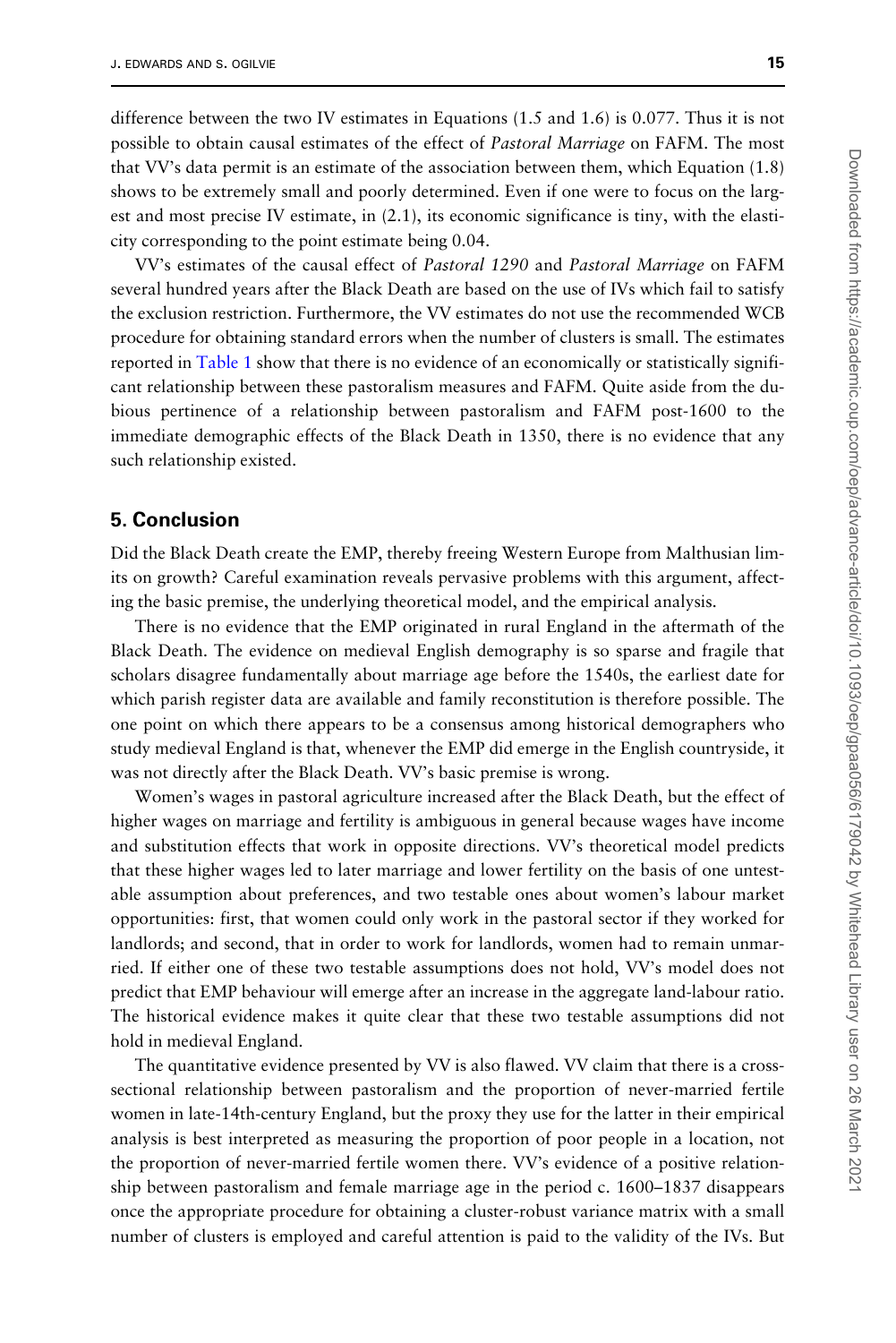<span id="page-15-0"></span>even if this problem did not exist, a relationship between pastoralism and female marriage age several hundred years after the Black Death is not relevant to VV's argument about the demographic effects of the Black Death.

What are the wider implications of being forced to abandon the argument that the Black Death led to the emergence of the EMP in England? If it were the case that the exogenous shock of the Black Death led to the emergence of the EMP, then the EMP could be taken as an exogenous cause of higher living standards in those societies that had it. However, as we have shown, the claim that fertility restriction in England was caused by the Black Death does not stand up to scrutiny. This means that analyses of the causal effects of fertility restriction on pre-industrial growth have to take account of the effects of living standards on marriage and fertility as well the reverse effects. Further research will be required to understand when and how pre-industrial people managed to calibrate their fertility to the productive capacities of the economy, thereby freeing themselves of Malthusian shackles on growth. The EMP is not an exogenous cause of economic development.

# Supplementary material

[Supplementary material](https://academic.oup.com/oep/article-lookup/doi/10.1093/oep/gpaa056#supplementary-data) is available on the OUP website. This material comprises the [online](https://academic.oup.com/oep/article-lookup/doi/10.1093/oep/gpaa056#supplementary-data) [Appendix](https://academic.oup.com/oep/article-lookup/doi/10.1093/oep/gpaa056#supplementary-data), the data file, and the replication files.

## Acknowledgements

We thank George Alter, Judith Bennett, Chris Briggs, Bruce Campbell, Bob Evans, Tim Guinnane, John Hatcher, Sara Horrell, Jane Humphries, Lynne Pepall, Dan Richards, Elyce Rotella, Richard Smith, Nico Voigtländer, Hans-Joachim Voth, and Jane Whittle for very stimulating comments on earlier versions of this article. We are very grateful to Mark Bailey and Chris Dyer for generously providing exceptionally detailed and informative advice on medieval English agriculture.

# **References**

- Atkin, M.A. (1994) Land use and management in the upland demesne of the De Lacy estate of Blackburnshire c. 1300, Agricultural History Review, 42, 1-19.
- Bailey, M. (1989) A Marginal Economy? East Anglian Breckland in the Later Middle Ages, Cambridge University Press, Cambridge.
- Bailey, M. (1996) Demographic decline in late-medieval England: some thoughts on recent research, Economic History Review, 49, 1-19.
- Bailey, M. (2007) Medieval Suffolk: An Economic and Social History, 1200–1500, Boydell Press, Woodbridge.
- Bardsley, S. (2007) Women's Roles in the Middle Ages, Greenwood, Westport, CT/London.
- Baum, C.F., Schaffer, M.E., and Stillman, S. (2010) ivreg2: Stata module for extended instrumental variables/2SLS, GMM and AC/HAC, LIML and k-class regression, [http://ideas.repec.org/c/](http://ideas.repec.org/c/boc/bocode/s425401.html) [boc/bocode/s425401.html](http://ideas.repec.org/c/boc/bocode/s425401.html) (last accessed 25 October 2020).
- Benedictow, O.J. (2012) New perspectives in medieval demography: the medieval demographic system, in M. Bailey and S. Rigby (eds) Town and Countryside in the Age of the Black Death: Essays in Honour of John Hatcher, Brepols, Turnhout.
- Bennett, J.M. (2019a) Married and not: Weston's grown children in 1268–1269, Continuity and Change, 34, 151–82.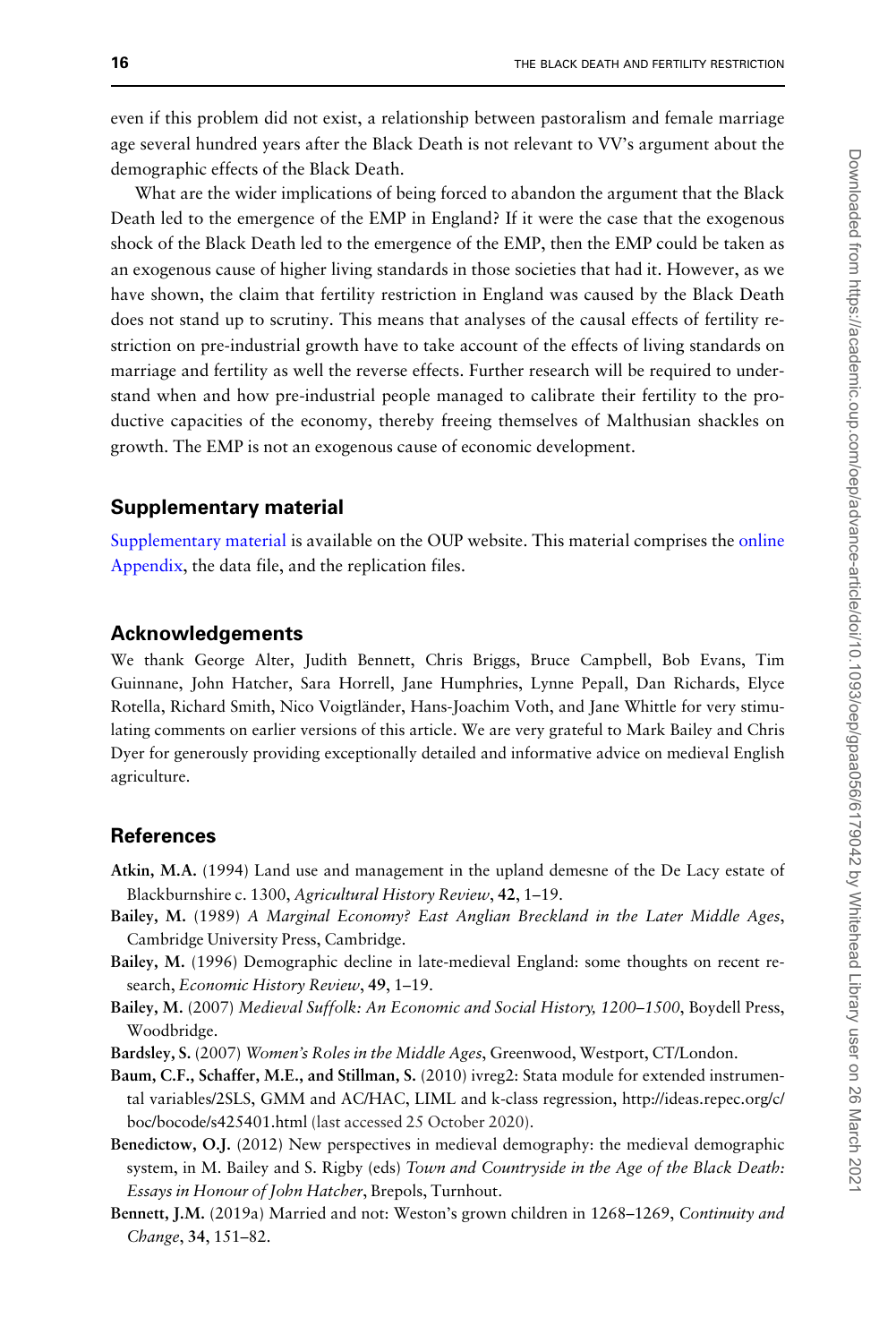- <span id="page-16-0"></span>Bennett, J.M. (2019b) Wretched girls, wretched boys, and the European marriage pattern in England, c. 1250–1350, Continuity and Change, 34, 315–47.
- Bridbury, A.R. (1977) Before the Black Death, *Economic History Review*, 30, 393-410.
- Broadberry, S., Campbell, B.M.S., Klein, A., Overton, M., and Van Leeuwen, B. (2015) British Economic Growth, 1270–1870, Cambridge University Press, Cambridge.
- Cameron, A.C., Gelbach, J.G., and Miller, D.L. (2008) Bootstrap-based improvements for inference with clustered errors, Review of Economics and Statistics, 90, 414–27.
- Campbell, B.M.S. (1992) Commercial dairy production on medieval English demesnes: the case of Norfolk, Anthropozoologica, 16, 107–18.
- Campbell, B.M.S. (2000) English Seigniorial Agriculture, 1250–1450, Cambridge University Press, Cambridge.
- Coward, B. and Gaunt, P. (2017) The Stuart Age: England, 1603–1714, Routledge, Abingdon.
- De Moor, T. and Van Zanden, J.L. (2010) Girlpower: the European Marriage Pattern and labour markets in the North Sea region in the late medieval and early modern period, Economic History Review, 63, 1–33.
- Dennison, T.K. and Ogilvie, S.C. (2014) Does the European Marriage Pattern explain economic growth?, Journal of Economic History, 74, 651–93.
- Dennison, T.K. and Ogilvie, S.C. (2016) Institutions, demography, and economic growth, *Journal* of Economic History, 76, 205–17.
- Dodds, B. (2008) Output and productivity, in B. Dodds and R. H. Britnell (eds) Agriculture and Rural Society after the Black Death, University of Hertfordshire Press, Hatfield.
- Down, K., Jollans, J., Lazenby, A., and Wilkins, R. (1981) The distribution of grassland and grassland usage in the UK, in J. Jollans (ed) Grassland in the British Economy, University of Reading Centre for Agricultural Strategy, Reading.
- Dyer, C. (1981) Warwickshire Farming 1349-c. 1520: Preparations for Agricultural Revolution, Dugdale Society Occasional Papers, 27.
- Dyer, C. (2005) Age of Transition? Economy and Society in England in the Later Middle Ages, Clarendon Press, Oxford.
- Foreman-Peck, J. (2011) The Western European Marriage Pattern and economic development, Explorations in Economic History, 48, 292–309.
- Foreman-Peck, J., and Zhou, P. (2018) Late marriage as a contributor to the Industrial Revolution in England, The Economic History Review, 71, 1073–99.
- Goldberg, P.J.P. (1986a) Female labour, service and marriage in the late medieval urban north, Northern History, 22, 18–38.
- Goldberg, P.J.P. (1991) The public and the private: women in the pre-plague economy, in P. R. Coss and S. D. Lloyd (eds) Thirteenth Century England III, Boydell Press, Woodbridge.
- Goldberg, P.J.P. (1992a) 'For better, for worse': marriage and economic opportunity for women in town and country, in P. J. P. Goldberg (ed) Woman is a Worthy Wight: Women in English Society, c. 1200–1500, Alan Sutton, Wolfeboro Falls, NH.
- Goldberg, P.J.P. (1995) Women in England, c. 1275–1525: Documentary Sources, Manchester University Press, Manchester.
- Goldberg, P.J.P. (2013) Contextualising family, gender and the economy in later medieval England, Revised version of paper delivered at Ecole Normale Supérieure Conference, Paris, June 2013, [https://www.academia.edu/35061605/Contextualising\\_Family\\_Gender\\_and\\_the\\_](https://www.academia.edu/35061605/Contextualising_Family_Gender_and_the_Economy_in_Later_Medieval_England?campaign=upload_email) [Economy\\_in\\_Later\\_Medieval\\_England?campaign](https://www.academia.edu/35061605/Contextualising_Family_Gender_and_the_Economy_in_Later_Medieval_England?campaign=upload_email)=[upload\\_email](https://www.academia.edu/35061605/Contextualising_Family_Gender_and_the_Economy_in_Later_Medieval_England?campaign=upload_email) (last accessed 25 October 2020).
- Graham, H. (1992) 'A woman's work': labour and gender in the late medieval countryside, in P. J. P. Goldberg (ed) Woman is a Worthy Wight: Women in English Society, c. 1200–1500, Alan Sutton, Wolfeboro Falls, NH.
- Greif, A. (2006) Family structure, institutions, and growth: the origins and implications of western corporations, American Economic Review: Papers and Proceedings, 96, 308–12.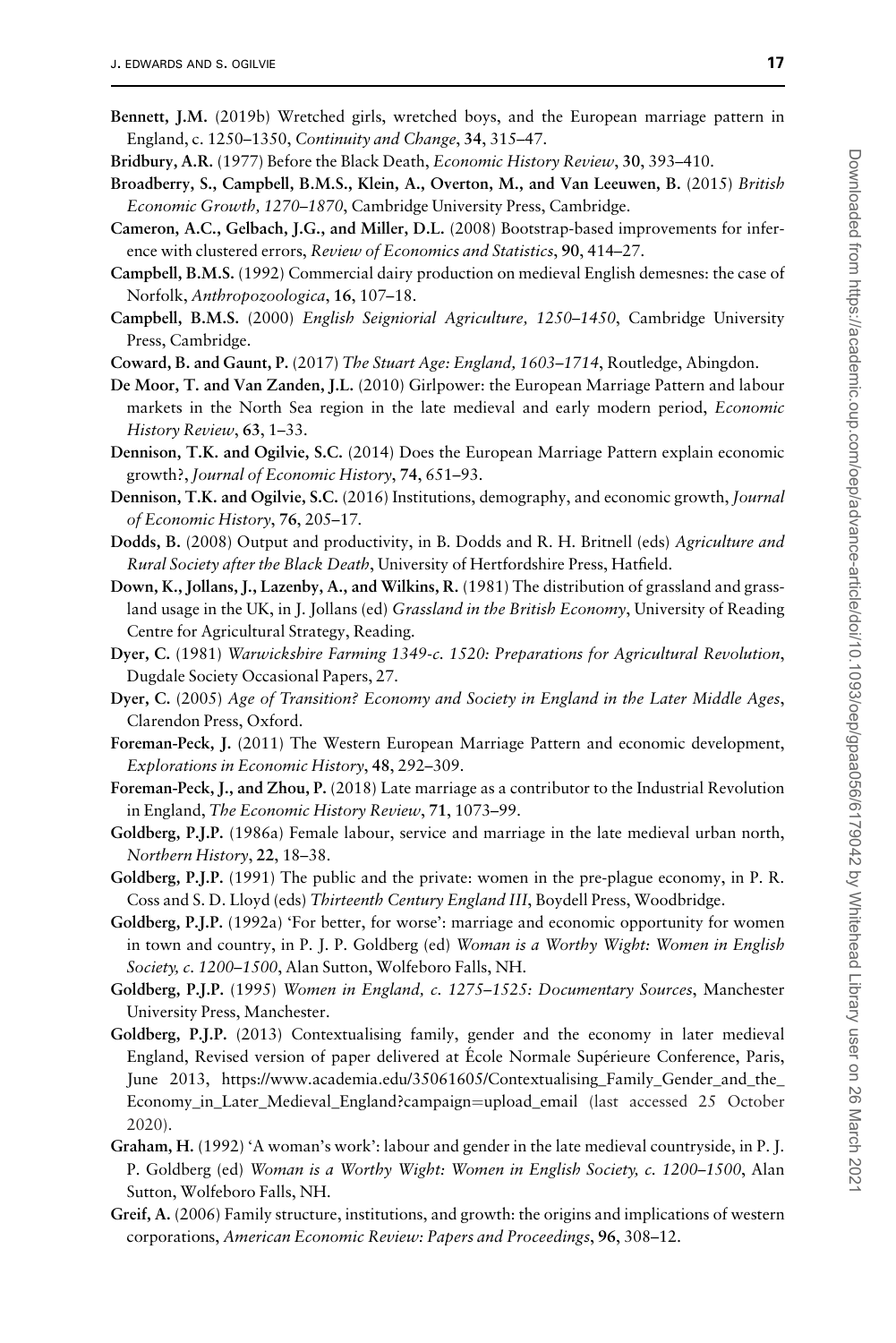- <span id="page-17-0"></span>Greif, A. and Tabellini, G. (2010) Cultural and institutional bifurcation: China and Europe compared, American Economic Review: Papers and Proceedings, 100, 135–40.
- Hajnal, J. (1965) European Marriage Patterns in perspective, in D. V. Glass and D. E. C. Eversley (eds) Population in History: Essays in Historical Demography, Arnold, London.
- Hajnal, J. (1982) Two kinds of preindustrial household formation system, *Population and* Development Review, 8, 449–94.
- Hallam, H.E. (1985) Age at first marriage and age at death in the Lincolnshire fenland, 1252-1478, Population Studies, 39, 55–69.
- Hanawalt, B.A. (1986a) Peasant women's contribution to the home economy in late medieval England, in B. A. Hanawalt (ed) Women and Work in Preindustrial Europe, Indiana University Press, Bloomington, IN.
- Hare, J. (2011) A Prospering Society: Wiltshire in the Later Middle Ages, University of Hertfordshire Press, Hatfield.
- Hatcher, J. (1977) Plague, Population and the English Economy, 1348-1530, Macmillan, London.
- Hatcher, J. (1986) Mortality in the fifteenth century: some new evidence, *Economic History* Review, 39, 19–38.
- Hatcher, J. (2003) Understanding the population history of England 1450–1750, Past & Present, 180, 83–130.
- Hilton, R.H. (1975) The English Peasantry in the Later Middle Ages, Clarendon Press, Oxford.
- Humphries, J., and Weisdorf, J. (2015) The wages of women in England, 1260–1850, Journal of Economic History, 75, 405–47.
- Kussmaul, A. (1981) Servants in Husbandry in Early Modern England, Cambridge University Press, Cambridge.
- Kussmaul, A. (1990) A General View of the Rural Economy of England, 1538–1840, Cambridge University Press, Cambridge.
- Laslett, P. (1983) Family and household as work group and kin group: areas of traditional Europe compared, in R. Wall (ed) Family Forms in Historic Europe, Cambridge University Press, Cambridge.
- Laslett, P. (1988) The European family and early industrialization, in J. Baechler, J. A. Hall, and M. Mann (eds) Europe and the Rise of Capitalism, Basil Blackwell, Oxford.
- Lomas, R.A. (1978) The Priory of Durham and its demesnes in the fourteenth and fifteenth centuries, Economic History Review, 31, 339–53.
- Masschaele, J. (1997) Peasants, Merchants and Markets: Inland Trade in Medieval England, 1150–1350, Macmillan, London.
- Mate, M. (1987) Pastoral farming in south-east England in the fifteenth century, *Economic* History Review, 40, 523–36.
- Mate, M.E. (1998) Daughters, Wives and Widows after the Black Death: Women in Sussex, 1350–1535, Boydell Press, Woodbridge.
- Mate, M.E. (1999) Women in Medieval English Society, Cambridge University Press, Cambridge.
- Middleton, C. (1979) The sexual division of labour in feudal England, New Left Review, 113-4, 147–68.
- Montiel Olea, J.L., and Pflueger, C. (2013) A robust test for weak instruments, Journal of Business & Economic Statistics, 31, 358–69.
- Müller, M. (2013) Peasant women, agency and status in mid-thirteenth- to late fourteenth-century England: some reconsiderations, in C. Beattie and M. Stevens (eds) Married Women and the Law in Premodern Northwest Europe, Boydell and Brewer, Woodbridge.
- Overton, M. (1996) Agricultural Revolution in England: The Transformation of the Agrarian Economy 1500–1850, Cambridge University Press, Cambridge.
- Poos, L.R. (1991) A Rural Society after the Black Death: Essex 1350-1525, Cambridge University Press, Cambridge.